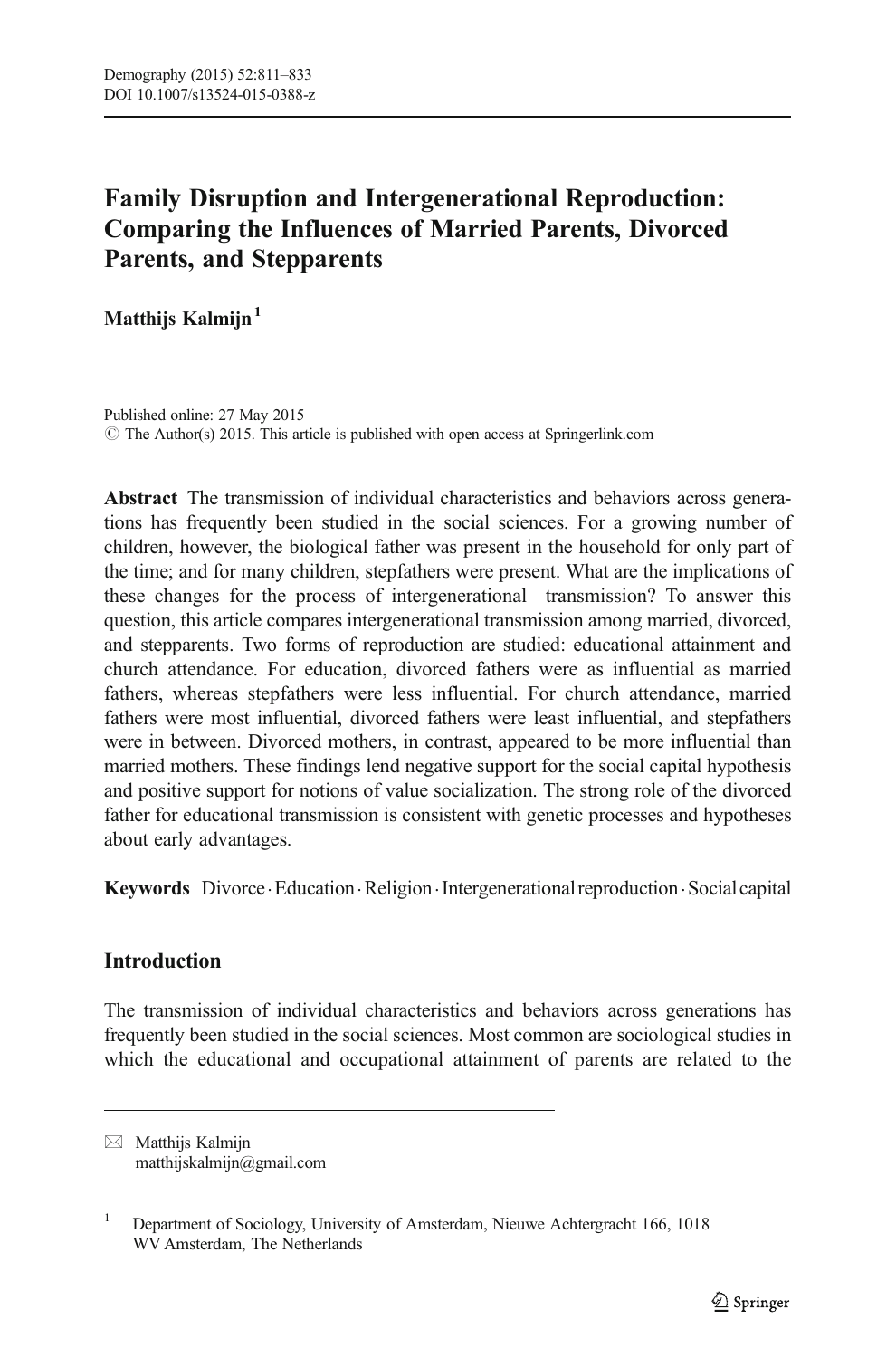educational and occupational attainment of their children (Bar Haim and Shavit [2013;](#page-20-0) Ganzeboom et al. [1991](#page-21-0); Hout [2003;](#page-21-0) Plug [2004](#page-22-0)). Other forms of transmission or reproduction that have been studied are church attendance (Kelley and De Graaf [1997;](#page-21-0) Vaidyanathan [2011](#page-22-0)), leisure behavior (Notten et al. [2012\)](#page-22-0), norms and values (Min et al. [2012](#page-21-0); Moen et al. [1997\)](#page-21-0), health behavior (Brook et al. [2013](#page-20-0)), demographic behavior (Liefbroer and Elzinga [2012](#page-21-0)), and behavior in relationships (Birditt et al. [2012\)](#page-20-0). Most of these studies have related characteristics of adult respondents to the same characteristics of fathers and mothers when the respondent was growing up. Usually, measures of parents are obtained retrospectively via the children, although some studies have used multi-actor data and longitudinal designs. Virtually all studies have found modest to strong correlations between parents and children, and much research has been devoted to explaining these similarities.

One potential problem in this research area lies in the increasing complexity of families (Thomson [2014\)](#page-22-0). For a growing number of children, the biological father was present in the household for only part of the time. Divorced fathers may be present at a distance, but ties are often weak between children and their noncustodial divorced parents (Manning et al. [2003](#page-21-0)). Similarly, many parents enter a second union, resulting in an increasing number of children now growing up at least part of the time with a stepfather. The role of stepfathers in the process of intergenerational transmission is not well understood, nor is it known how parental divorce affects the transmission process. Although there is much research on parental divorce and stepfamilies, this research is concerned either with the main effects of family disruption on child outcomes (Fomby and Cherlin [2007;](#page-21-0) McLanahan [2004;](#page-21-0) Pong et al. [2003](#page-22-0); Rumberger et al. [1990\)](#page-22-0) or with comparing the strength of parent-child relationships across different types of parents (Aquilino [2006;](#page-20-0) Kalmijn [2015;](#page-21-0) King [2006](#page-21-0), [2009\)](#page-21-0). Few studies have addressed interaction effects—that is, how the influence of parental characteristics on children's characteristics is modified by the type of parent.

In this article, I compare the transmission of traits from parents to children across married parents, divorced parents, and stepparents. One reason to make this comparison is that it allows me to test alternative theories about the nature of the transmission process. Characteristics of parents can be transmitted to children through various social processes, but they can also be transmitted genetically. The three types of parent-child ties differ genetically, but they also differ socially. Married fathers are biologically related to their children and do not experience interrupted parenting. Divorced fathers are biologically related as well but experience less exposure to the child. Stepfathers, finally, are not biologically related but do experience less exposure to the child. Because of these differences, a comparison of the strength of reproduction across the three types of parents will shed new light on the importance of the social vis-à-vis genetic dimensions of intergenerational transmission.

The comparison of different types of fathers (and mothers) is important in its own right as well. Many studies have been conducted on the main effects of divorce and remarriage on a range of child outcomes, including well-being, educational attainment, and unemployment. In these studies, parental divorce and single parenthood are considered as factors that contribute to societal inequality (McLanahan [2004](#page-21-0)). A related but conceptually different question is whether divorce and single parenthood change the degree of intergenerational reproduction. To answer this question, we need to examine the influence of *characteristics* of divorced parents instead of the influence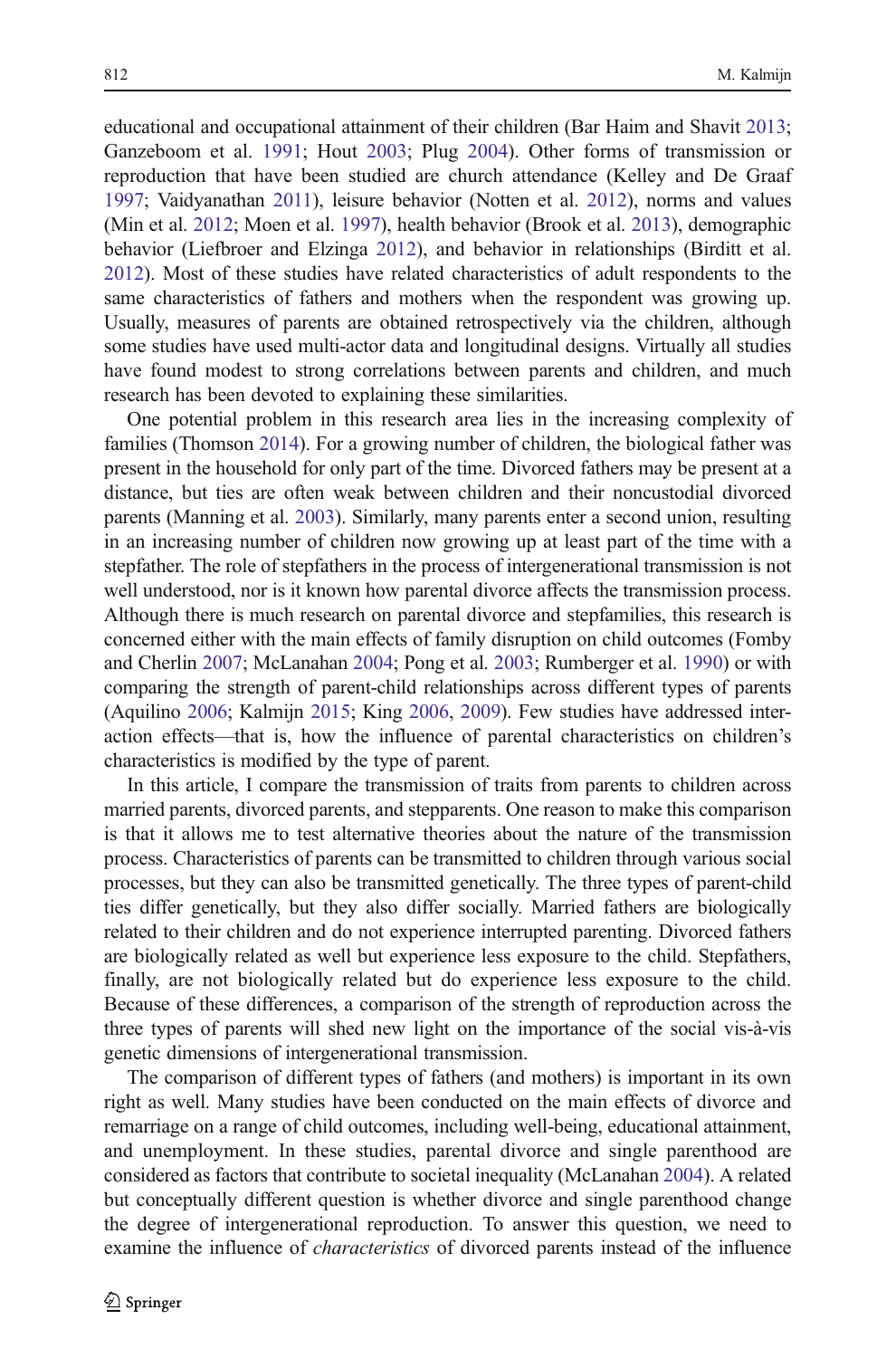of having divorced parents. This shift in focus from main effects to interaction effects allows us to examine whether demographic trends, such as the decline of marriage and the increase in divorce, have had implications for intergenerational transmission (Mare [2011](#page-21-0)). In the long run, the growing instability of marriage may weaken the intergenerational transmission of traits if divorced fathers—and perhaps divorced mothers, too—have a weaker influence on their children than married parents.

Two cases of intergenerational transmission are considered in this article: educational attainment and church attendance. Research in social stratification has shown that parents' and children's educational attainment are still positively correlated despite the considerable decline of this association across birth cohorts (Breen et al. [2009](#page-20-0); De Graaf and Ganzeboom [1993](#page-20-0)). Evidence also suggests that church attendance and religious beliefs are transmitted from parents to children (Chamratrithirong et al. [2013;](#page-20-0) Kelley and De Graaf [1997](#page-21-0); Myers [1996](#page-21-0); Vaidyanathan [2011;](#page-22-0) Voas and Storm [2012\)](#page-22-0). Examining both applications in one study is partly motivated by the fact that the transmission of education has a genetic component, whereas this is unlikely to be the case for the transmission of church attendance (Plomin [1990](#page-22-0)). In this sense, the transmission of church attendance should be governed less strongly by the biological relatedness of parents and children than the transmission of education. Moreover, church attendance is largely based on norms, values, and preferences—hence, a cultural orientation—whereas education is linked to resources. As discussed later in the article, this difference may also have implications for the nature of the transmission process.

Only a few previous studies have examined the consequences of family disruption for intergenerational transmission. In a classic study, Biblarz and Raftery [\(1993](#page-20-0)) analyzed data from the well-known 1962 and 1973 Occupational Changes in a Generation (OCG) surveys, and showed that the influence of the socioeconomic status (SES) of the family of origin on son's SES was stronger for families that were intact when the child was age 16 than for families that were no longer intact at that age (Biblarz and Raftery [1993\)](#page-20-0). To measure the status of the family of origin, Biblarz and Raftery used information on the head of the family, which could be the natural father (in two-parent families), the mother (in single-parent families), or the stepfather (for remarried mothers). The effect in single-parent families could therefore pertain to either the mother or the stepfather, and this blurred the comparison with natural fathers. More recently, Eriksen et al. [\(2013](#page-21-0)) used Norwegian register data to examine effects of stepfather traits on children's traits. Eriksen and colleagues found a positive effect of a stepfather's education on a son's intelligence scores when the effects of the natural father's and mother's education were taken into account (Eriksen et al. [2013\)](#page-21-0). This is positive evidence for the social nature of the transmission process, but the stepfather effect in this study was not tested against the effect of natural fathers. Moreover, the extent to which stepfathers also influence other, more cultural types of traits cannot be studied with register data.

Existing data sets that contain valuable information on stepparents typically have too few stepparents to test interaction effects conclusively (Hofferth and Anderson [2003;](#page-21-0) King [2009\)](#page-21-0). Moreover, these data sets often focus on children who are living at home, whereas my focus is on adult children. To address the research questions, I use data from the National Fertility Surveys of the Netherlands (Onderzoek Gezinsvorming (OG)). When pooling the four most-recent waves of these data, I obtain a large number of respondents ( $n = 34,344$ ), making it possible to obtain a reliable estimate for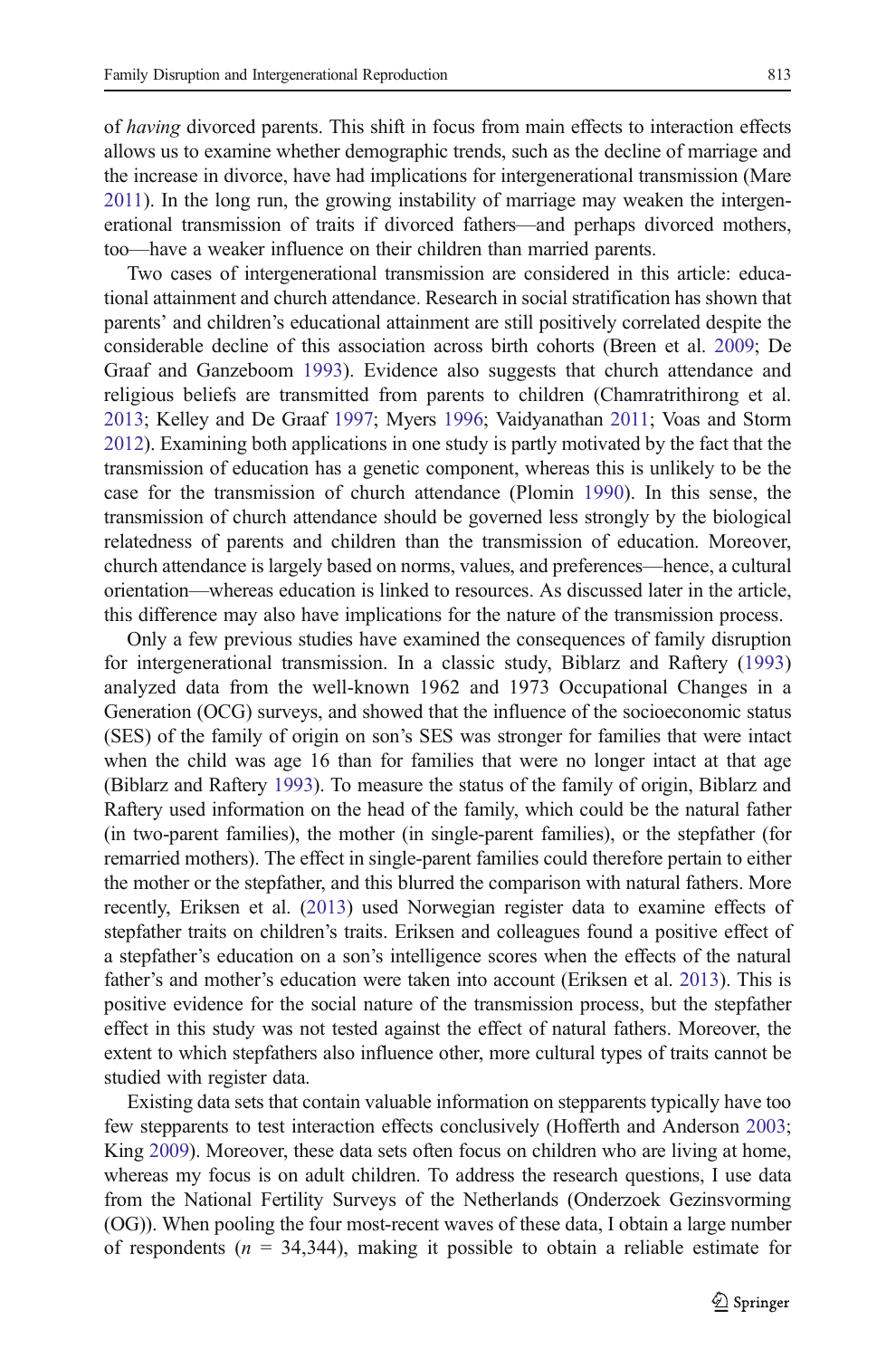stepfathers ( $n = 697$ ) and stepmothers ( $n = 215$ ). Another main advantage of the data is that information was gathered on both the frequency of church attendance and the level of education of parents—a combination that is rare in most surveys.

### Background and Hypotheses

In understanding patterns of intergenerational transmission, a distinction can be made between social and biological perspectives. Sociologists have suggested two hypotheses about how the social transmission process works: the social capital hypothesis and the value socialization hypothesis. The social capital hypothesis is based on the notion of resources. Especially in stratification research, it has been argued that highly educated parents pass on cultural resources to their children that help them to succeed in school. Examples of such resources are knowledge, learning skills, reading habits, language styles, and cultural interests (De Graaf [1986](#page-20-0); DiMaggio and Mohr [1985\)](#page-21-0). Research has shown that the effect of parent's education on children's education is mediated by the cultural capital of both parents and children (Aschaffenburg and Maas [1997;](#page-20-0) Sullivan [2002](#page-22-0)). The effect of parental cultural capital is especially mediated by parents' transmission of reading practices to children, which are functionally important in school (De Graaf et al. [2000](#page-20-0)). For the transmission of education, financial resources have also been regarded as an explanation of the effect of parental education on children's education. In the Netherlands, however, such effects have traditionally been weak (De Graaf et al. [2000\)](#page-20-0).

The notion of resources implies not only a mediating effect but also an interaction effect. In his classic piece on human and social capital, Coleman argued that the transmission of parental resources must occur through interaction (Coleman [1988\)](#page-20-0). Specifically, Coleman claimed that the resources of parents would be transmitted more strongly when parents are more involved in the child's life. In Coleman's [\(1988:](#page-20-0)S110) words, "It is of course true that children are strongly affected by the human capital possessed by their parents. But this human capital may be irrelevant to outcomes for children if parents are not an important part of their children's lives." Because parental involvement strengthens the transmission of resources, Coleman regarded parental involvement as a form of social capital in the creation of human capital.

Evidence for this interaction effect is mixed, despite the popularity of the hypothesis. Some authors have found that effects of parental status on children's school outcomes are stronger when parental involvement is greater (McNeal [1999](#page-21-0); Teachman et al. [1997\)](#page-22-0). Other and later studies have not found evidence for significant interactions between parental status and parental involvement (Amato and Fowler [2002](#page-20-0); Crosnoe [2004;](#page-20-0) Domina [2005;](#page-21-0) Olsson [2009](#page-22-0); Park [2008](#page-22-0)). A possible reason for these mixed findings lies in the limited variance that exists in parental involvement. Ties between parents and children are often strong, and parents are generally highly involved in the child's schooling. Perhaps when we look at divorce and stepparenting, the amount of variance in involvement is greater, leading to better chances of finding evidence for the hypothesis.

A second hypothesis about social transmission is the value socialization hypothesis: children take over the norms and values from their parents via observation of the parents' behavior, and parents directly teach children the importance of certain norms and values (Axinn and Thornton [1993](#page-20-0); Min et al. [2012](#page-21-0)). Several studies have shown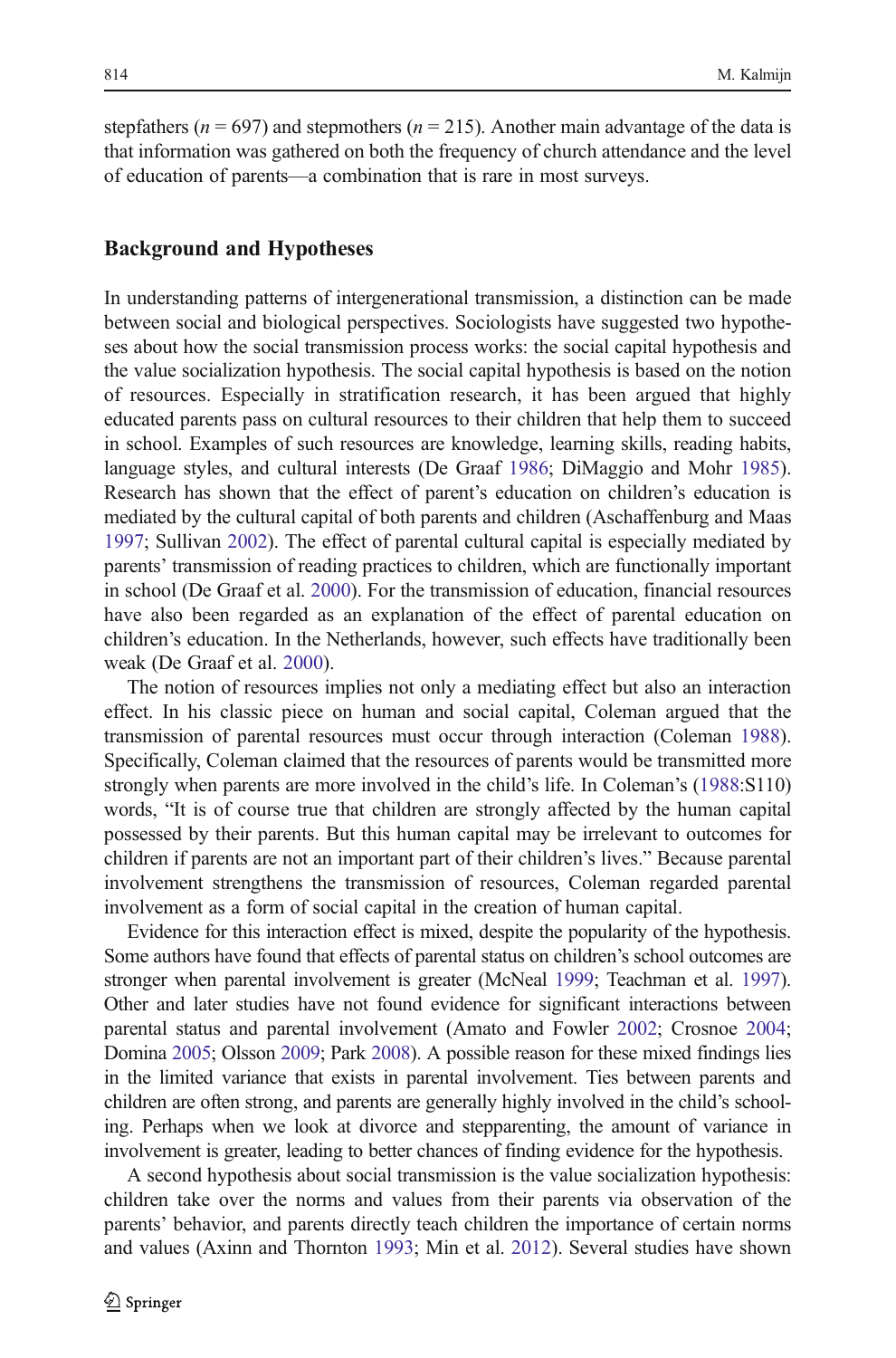that value socialization by parents is highly relevant for children's religious beliefs and behavior (Sherkat [2003](#page-22-0); Thomas and Cornwall [1990\)](#page-22-0). Like the resource hypothesis, the value socialization hypothesis implies an interaction effect. In research on child development, it has traditionally been argued that the strength of the parent–child tie and, in particular, the warmth of the relationship and the degree of attachment to the parent are important conditions for the successful socialization of children (Grusec et al. [2000\)](#page-21-0). Research on church attendance has partly confirmed this hypothesis. Myers [\(1996\)](#page-21-0), for example, found that the effect of parental religiosity on adults' religiosity is stronger when children received more support from parents during childhood.

Hypotheses about resources and value socialization are developed in different segments of the literature. The social capital hypothesis is used most often in stratification research and applies directly to educational transmission. The value socialization hypothesis is used most often in child development research and applies most directly to cultural orientations, such as church attendance. The two hypotheses can also be relevant more generally. Parents attend church with their children and teach them about religious symbols and practices. Because church attendance is less meaningful without knowing something about its content, this transfer of knowledge (i.e., resources) can partly explain the effect of parents' church attendance. Similarly, value socialization can be important for educational attainment. For example, by communicating with the child about school and by asking about homework, parents indirectly transmit the value that schooling is important in life (McNeal [1999](#page-21-0)). Despite these cross-domain effects, it is generally believed that educational transmission has more to do with resources, whereas religious transmission has more to do with socialization.

Hypotheses about social transmission are often contrasted with a genetic hypothesis. Most researchers have found that cognitive skills are partly inherited, although there is debate about the exact magnitude of this effect (Dickens and Flynn [2001](#page-21-0); Petrill et al. [2004;](#page-22-0) Plomin and Petrill [1997\)](#page-22-0). Because cognitive skills are partly inherited, the transmission of educational attainment will have a genetic component as well, depending on how much cognitive skills affect educational attainment in a society. When educational systems are more meritocratic, the genetic component will be stronger. Both classic and recent studies have shown that a substantial part of the transmission of educational advantages across generations depends on genetic effects (Behrman and Rosenzweig [2002](#page-20-0); Jencks [1972](#page-21-0); Nielsen [2006;](#page-22-0) Plug [2004\)](#page-22-0).

The social and genetic hypotheses have different implications for the differences that we would expect to find among married fathers, divorced fathers, and stepfathers. Married fathers share more time with a child than both stepfathers and divorced fathers. The amount of time that stepfathers and divorced fathers share with the child does not differ greatly; both experience partial parenting (Kalmijn [2015\)](#page-21-0). Of course, some divorced fathers will still be involved in major decisions regarding the child's life, including decisions about school careers, but there will be much less day-to-day transmission of resources than would be possible had the parents remained married (Cheadle et al. [2010;](#page-20-0) Cooksey and Craig [1998](#page-20-0); Manning and Smock [1999;](#page-21-0) Manning et al. [2003](#page-21-0)).

Following the social capital hypothesis, one would expect that *the intergenerational* transmission of education is stronger for married (biological) fathers than for both divorced fathers and stepfathers (Hypothesis 1). Following the genetic hypothesis, one would expect that the intergenerational transmission of education is stronger for married and divorced fathers than for stepfathers (Hypothesis 2). It is clear that the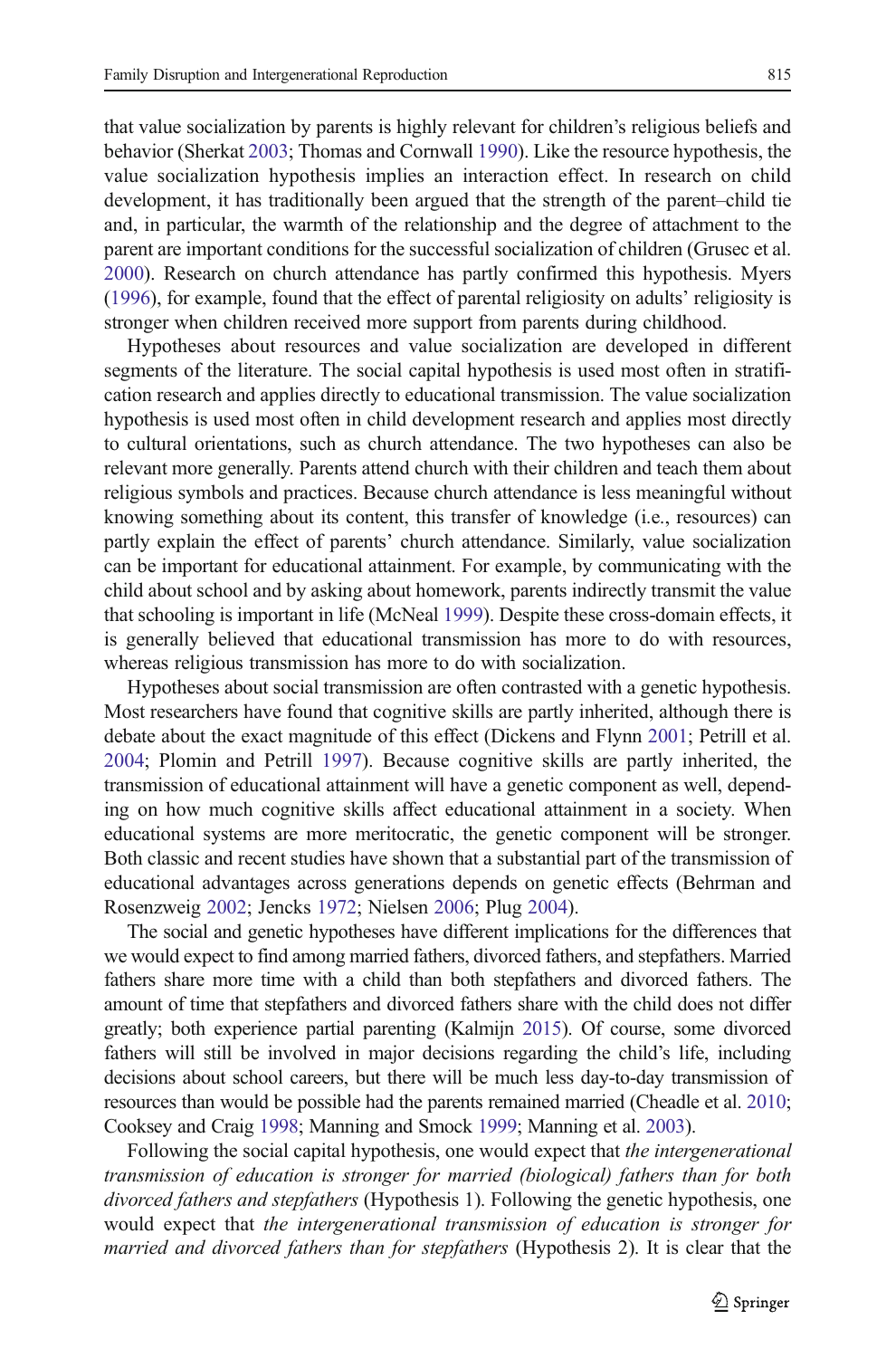two hypotheses have the same prediction for the comparison of married fathers and stepfathers. Genetic differences and differences in exposure coincide. For that reason, the genetic hypothesis can be tested better by comparing stepfathers and divorced fathers (both experience limited exposure), whereas the social hypothesis can be tested better by comparing married and divorced fathers (both are genetically related).

For the transmission of church attendance—which has no obvious base in biology we expect to find the biggest difference between married fathers on one hand, and stepfathers and divorced fathers on the other. The latter two should not differ. The hypothesis is as follows: the intergenerational transmission of church attendance is stronger for married fathers than for divorced fathers and stepfathers, and there is no difference between divorced fathers and stepfathers (Hypothesis 3).

The theoretical perspectives can also be applied to the influence of mothers, but the power to differentiate the perspectives is more limited. Most divorced mothers will be the resident mothers and thus will spend the same amount of time with the child as married mothers. Stepmothers spend less time with the child and are also not biologically related. Hence, the social and genetic perspectives make the same prediction: the transmission of education and church attendance is stronger for married and divorced mothers than for stepmothers (Hypothesis 4).

In comparing the three types of parents, one also needs to consider more specific arguments. One element is the timing of influence. Divorced fathers are present in the early stages of the child's life (often during childhood), whereas stepfathers always come later (often during adolescence). The question thus arises whether the degree of influence, or the effectiveness of influence attempts, is different in adolescence than in childhood. Studies of cultural and political orientations have shown that the effects of parental characteristics become weaker during adolescence, supporting the notion of a formative stage in people's lives (Inglehart [1977;](#page-21-0) Vollebergh et al. [2001](#page-22-0)). These studies focus on adolescents, however, and less is known about the transmission of cultural orientations during childhood. The classic idea in socialization theory that cultural and political orientations are formed in adolescence rather than in childhood has, therefore, gone without much empirical evidence (Sherkat [2003;](#page-22-0) Van Deth et al. [2011\)](#page-22-0).

For the transmission of education, expectations about the timing of influence are clearer. The Netherlands has an educational system with considerable between-school tracking at age 12; thus, the ultimate level of education reached is largely based on early scholastic developments and schooling decisions. Studies have shown quite strong effects of parental education on the type of secondary school chosen (Tieben et al. [2010\)](#page-22-0). Moreover, the role of ascription is relatively large in the Netherlands compared with other countries because of the early tracking system (Van de Werfhorst and Mijs [2010\)](#page-22-0). This suggests that for education, influences during childhood may be more important than influences during adolescence. This early-benefit hypothesis implies a stronger role for divorced fathers than for stepfathers, just as the genetic hypothesis would imply. To separate these effects requires an analysis of parental education and detailed schooling transitions but that is beyond the scope of the present article.

Another additional argument is that a divorce may have an impact on the resident mother as well. Divorced mothers may try to compensate for the loss of the father (Mandemakers and Kalmijn [2014\)](#page-21-0). The mother may become a stronger role model for the child if the father is absent, perhaps resulting in a stronger ability to socialize the child. Moreover, the tie between mother and child may become stronger after divorce,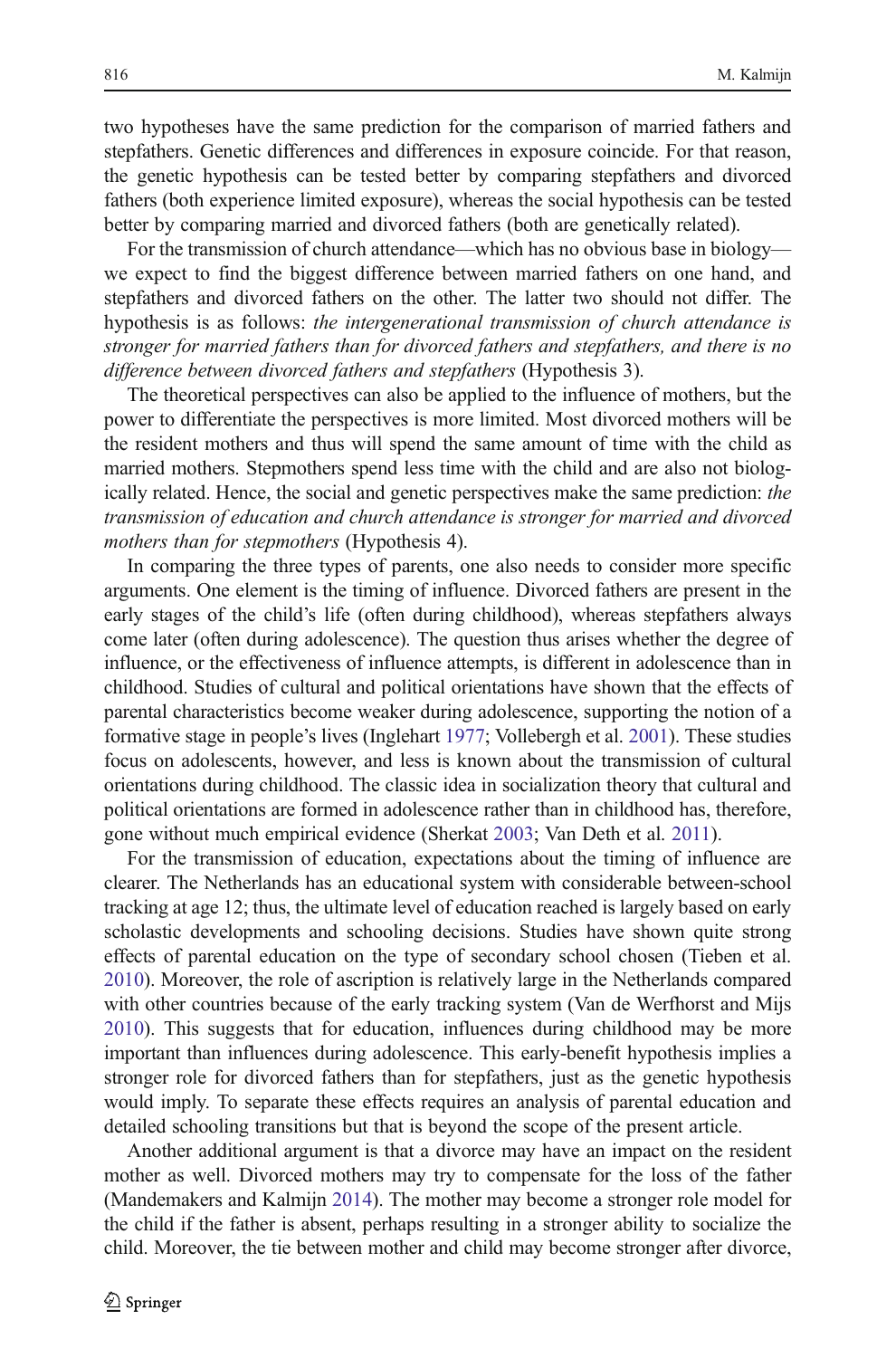which should lead to a greater ability to transmit resources compared with married mothers. More highly educated mothers may also be more aware of the risks of single parenthood for children and therefore may be especially motivated to help the child with school work. All these arguments suggest that the effects may be stronger for divorced mothers than for married mothers.

### Data and Method

The data that I use come from the National Fertility Surveys in the Netherlands (OG). The samples for these surveys are based on the population of men and women aged 18– 42 in 1993, 18–52 in 1998, and 18–62 in 2003 and 2008. Municipalities were selected first based on region and urbanization; and within municipalities, random samples of households were drawn from the municipal registers. In each household, all adults (a maximum of three) were asked to participate. Computer-assisted structured interviews were held with the respondents in their home. Samples are large:  $N = 8,221$  in 1993, N  $= 10,167$  in 1998,  $N = 8,145$  in 2003, and  $N = 7,811$  in 2008. Because the surveys have a similar design, pooling them is unproblematic. Register data were considered as well because these would yield even larger numbers of stepfathers. However, register data do not have information on church attendance of parents and children.

The empirical strategy of this article is to examine intergenerational transmission by regressing the adult child's education or church attendance on the parents' education or church attendance while controlling for other relevant variables (detailed later). The effects of a parental characteristic on the parallel characteristic of the child are taken as measures of intergenerational transmission. Note that when I speak about effects, I refer to effects in the statistical meaning (i.e., regression effects) rather than in the causal sense. To test the hypotheses, I subsequently use interaction effects to compare the effects of a parental characteristic on the child's characteristic across different types of parents. Analyses are conducted separately for education and church attendance.

### Measurement of the Type of Parents

In the interviews, respondents were asked whether they grew up with both parents or whether a parent(s) divorced or died; and if the latter, they were asked the age at which this happened. Respondents were then asked about the father and mother figures in the household where they spent most of their childhood. Hence, only one household situation is asked about in detail.<sup>1</sup> I selected respondents who reported about a father and a mother figure because this enables me to analyze the influence of both parents simultaneously. Divorced fathers who lived only very shortly with the mother were not

<sup>&</sup>lt;sup>1</sup> The focus on only one household has limitations. One concern is that there can be several post-divorce families. Using data from the Netherlands Kinship Panel Study, I examined the number of different households children lived in for those children who lived in two or more households. Of these, 64.5 % had two households, 23.7 % had three households, and 11.8 % had four or more. The Netherlands thus does not appear to have as much household instability after dissolution as, for example, the United States (Fomby and Cherlin [2007\)](#page-21-0). For children who had more than one family structure after dissolution, I also calculated how much time they spent in these two nonstandard households. On average, the longest household of the two represents 75 % of the time children spent in these two households.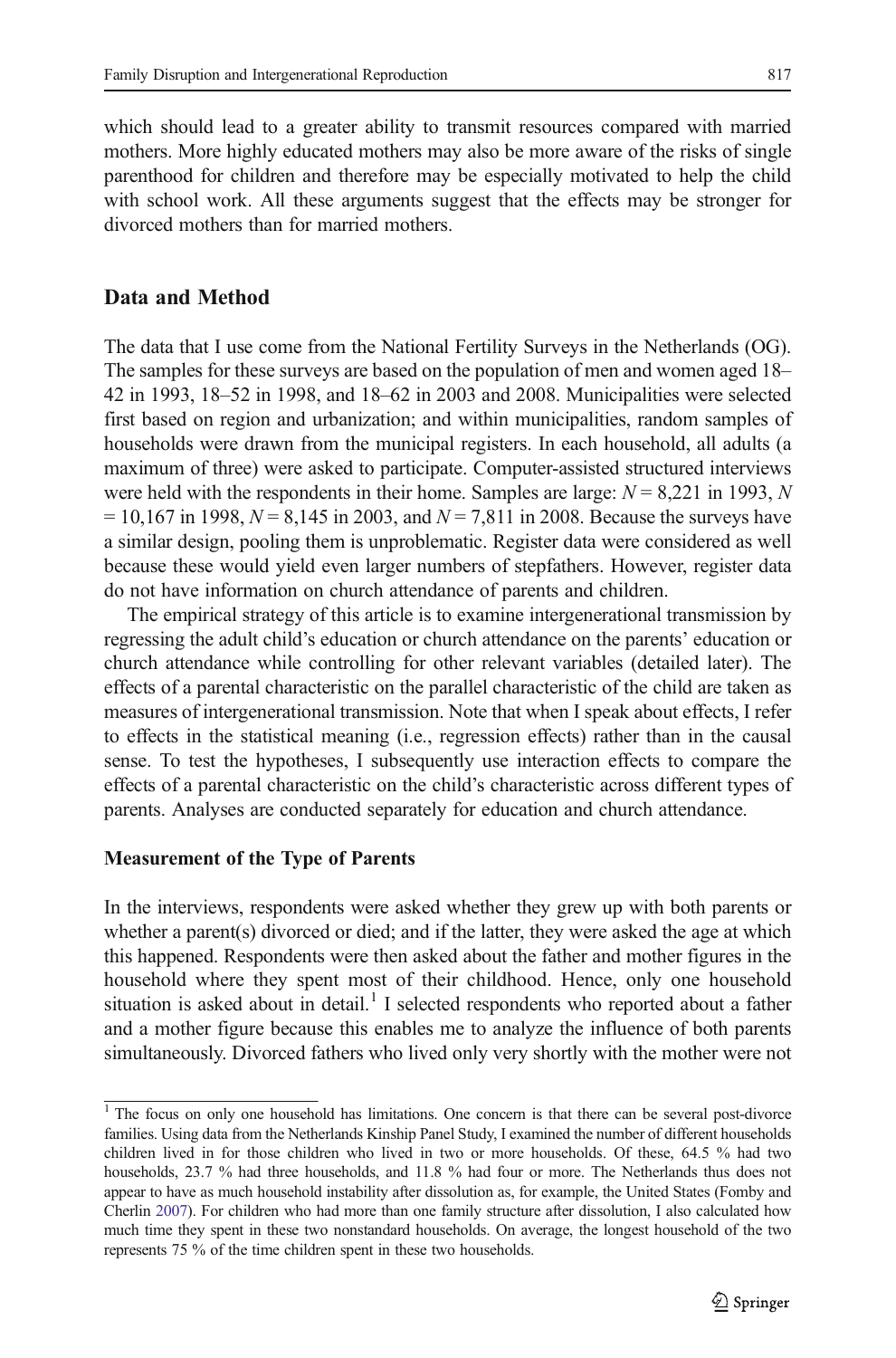included because for these respondents, the single-mother family will often have been the most important family, and hence information on fathers is missing. I come back to this problem in the upcoming descriptive section. To compare effects across parents, I make a typology of four types of living arrangements of children and four types of fathers and mothers:

|     | Type of Family                                                       | Male Parent Figure                  | <b>Female Parent Figure</b>         |
|-----|----------------------------------------------------------------------|-------------------------------------|-------------------------------------|
| (a) | Children who grew up with both<br>natural parents                    | Married biological father           | Married biological mother           |
| (b) | Children who grew up with<br>divorced parents (and no<br>stepparent) | Divorced nonresident father         | Divorced resident mother            |
| (c) | Children who grew up with a<br>mother and a stepfather               | Stepfather                          | Divorced/widowed resident<br>mother |
| (d) | Children who grew up with a<br>father and a stepmother               | Divorced/widowed resident<br>father | Stepmother                          |

Note that for categories (c) and (d), the cause of the breakup of the parents' marriage could be either separation (or divorce) or widowhood. Category (d) contains information on divorced fathers as well, but these were resident fathers after divorce (and they were living with a new partner). Although I will not focus too much on this relatively small (and probably select) group, one could argue that resident divorced fathers should have a stronger influence than nonresident divorced fathers. Finally, both (b) and (c) contain information on divorced mothers, but a stepfather was involved in (c) and not in (b). There will probably not be an important difference except that the maternal effect is controlled for the effect of different types of fathers.

An important concern is whether the influence of the stepfather in category (c) will be biased by the unmeasured influence of the absent biological father. The stepfather effect can be "polluted" with an effect of the biological father. This bias will go against the genetic hypothesis but probably will not go against the social capital hypothesis and the value socialization hypotheses. To examine this problem, I estimate additional regression models based on various assumptions about the correlation between fathers and stepfathers to evaluate the possible strength of this bias. This results in models with three parents—divorced fathers, stepfathers, and natural mothers—rather than just two parents.

The length of residence with the three types of parents can be assessed using information on the age of the respondent when the parents divorced and the age of the respondent when the mother repartnered (if so).<sup>2</sup> We also need information on the age at leaving home. Because I am interested in how parents interact with their children, I truncated the age at leaving home at 18, realizing that children can leave home after that age. On average, respondents lived with their married fathers for 17.8 years. Respondents with divorced fathers were together with their father for 12.9 years, and respondents with stepfathers were together for 8.5 years. Hence, there is a slight advantage for divorced fathers over stepfathers, but the difference is not large. The

 $2$  Unfortunately, data on duration are incomplete. The question on repartnering was not asked when the mother repartnered after becoming a widow, so these data apply to a smaller set of cases than used in the regression models.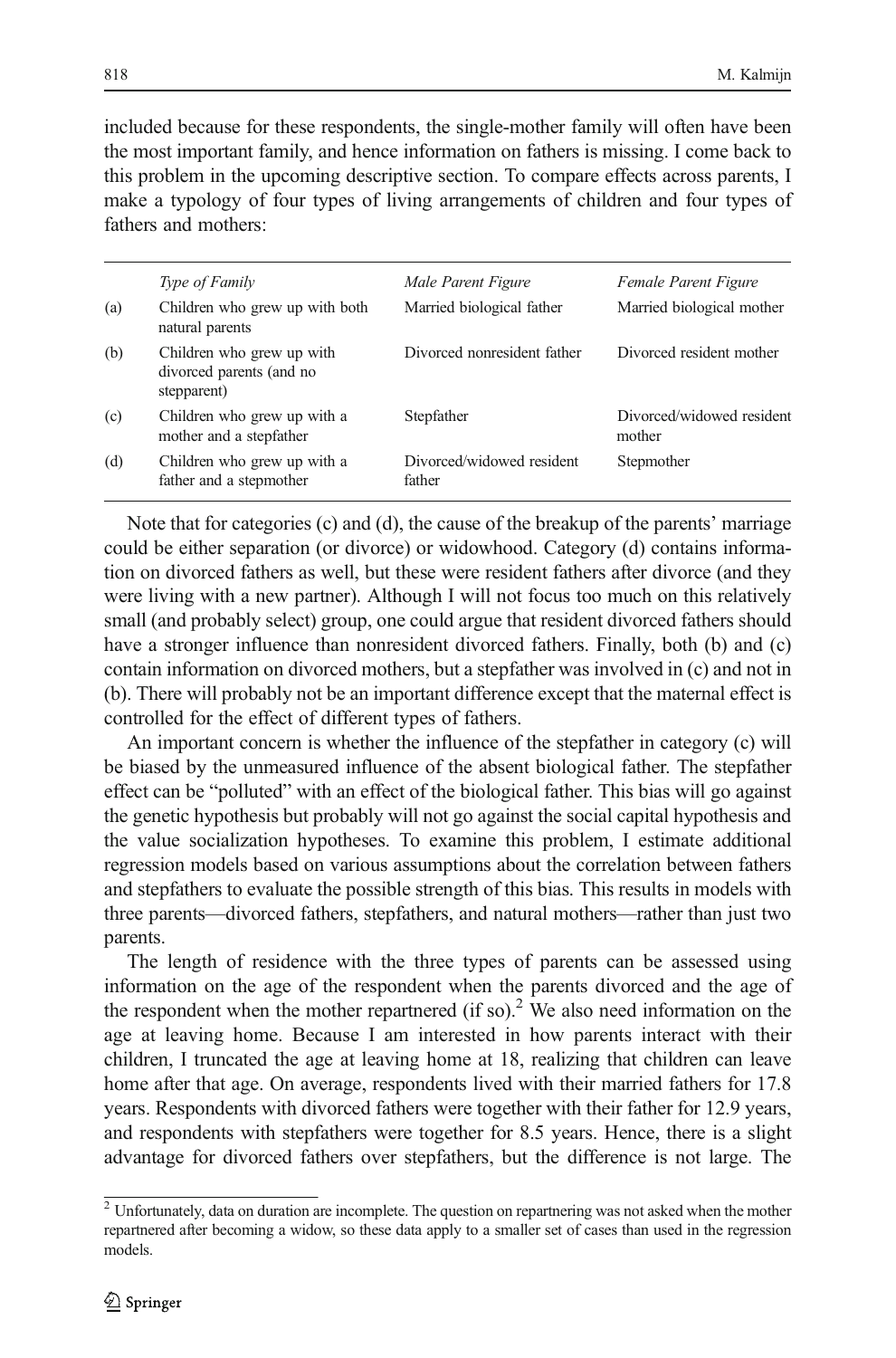main contrast is between married fathers on one hand, and divorced and stepfathers on the other hand.

Because respondents were asked about the most important living arrangement, households that existed only a short time are not included. This raises the issue of whether the samples of divorced fathers and stepfathers in the OG-data are representative. To address this, I compare my results with a Dutch study of all the parent figures that children had (Kalmijn [2013](#page-21-0)). The mean duration with stepfathers in that study is 8, which is similar to the OG-data (8.5). The mean duration for divorced nonresident fathers is 9.8, which is lower than in the OG-data (12.9). Hence, my sample of divorced fathers is somewhat skewed in the direction of higher durations—a factor to keep in mind when drawing conclusions.

#### Measures of Dependent and Independent Variables

Church attendance was assessed with five ordered categories. To simplify the interpretation of the effects and the tests of the interactions, I did not treat this variable as a discrete variable but rather as an interval variable. To be able to do so, I recoded categories to the approximate number of visits (e.g., weekly is 52) and logged the resulting score.<sup>3</sup> Questions about denomination were also asked: 41 % of the respondents were Catholic, 29 % were Protestant, and 12 % had some other religion. Effects of parental denomination were examined but not included because they did not affect the interaction effects.

Education was asked somewhat differently over the years and across surveys. To make the measures comparable, I recoded the answers into five categories: primary, lower secondary, higher secondary, lower tertiary (vocational college), and higher tertiary (university). In line with common practice in Dutch research, I recoded the categories to the formal years of schooling that are necessary to complete the level (ranging from 6 for elementary school to 18 for university education). The information for the parents refers to the time when the respondent was growing up. Respondents who were still in school were assigned the level of their current enrollment (assuming that they would finish that level). $<sup>4</sup>$ </sup>

The following control variables were used: sex, birth cohort or age, number of siblings, and year of survey. Parental education was not included in the models for church attendance, and parental church attendance was not included in the model for education. Such effects are not implausible, but including these and possible interactions with the type of parent would complicate the models too much. In the models for education, I include interactions of cohort and parental education because other studies have suggested that the influence of parent's education on children's education has declined across cohorts in the Netherlands (Breen et al. [2009](#page-20-0); De Graaf and Ganzeboom [1993\)](#page-20-0). Interactions of sex and cohort are also included to allow for the historical convergence in education between men and women. In the models for church attendance, an interaction of parent's

<sup>&</sup>lt;sup>3</sup> Estimations based on logistic regression models with church attendance dichotomized show the same significant interaction effects.

 $4\bar{I}$  also estimated models for respondents aged 25 and older to see whether my results would change (see Table [2](#page-11-0)). The findings are virtually similar, so school enrollment does not affect the findings.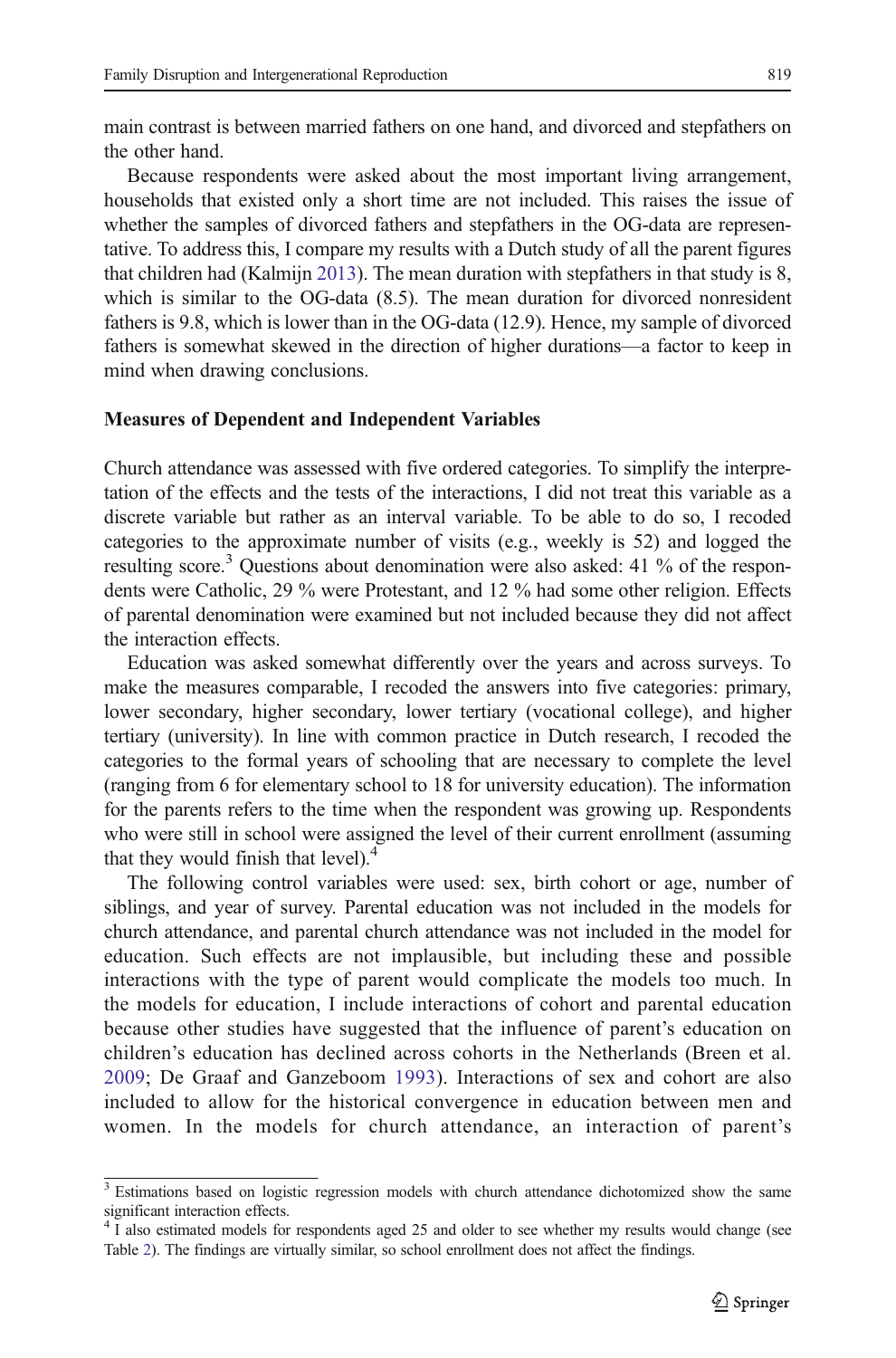attendance and age was included because it is possible that the influence of parents is weaker when respondents are older. Church attendance refers to the current situation of the respondent, whereas parental church attendance refers to the situation when the respondent was growing up.

Means and standard deviations of all the variables are presented separately for each of the four family types in Table 1. Some differences are evident across groups. For example, children from divorced families and stepfather families are younger, on average, and have somewhat fewer siblings than children from married families. Divorced families and stepfather families are also less religious than married families, which is in line with studies on the determinants of divorce in the United States and Europe (de Graaf and Kalmijn [2006](#page-20-0); Lehrer and Chiswick [1993\)](#page-21-0). These findings show that divorced (and remarried) families are a select group. It is clear that selectivity will affect children's outcomes, but it is less obvious how selectivity would affect the association between parents and children.

Cases with missing values were not included in the analysis. In Table [6](#page-19-0) in the [appendix,](#page-19-0) I present estimation results where missing values were included after multiple imputation with chained equations in Stata. To do this, I used additional variables: urbanization of the current residence, the number of children, the number of working hours, and the interaction of working hours and gender (as predictors to help impute missing values). All interactions were included in the imputation procedure. The estimation results are virtually identical. Although the missing cases will not be random, so that multiple imputation is debatable, the estimations suggest that leaving out missing values is not problematic.

|                               | Married |           |        | Stepfather Family<br>Divorced Family |        |           | <b>Stepmother Family</b> |           |
|-------------------------------|---------|-----------|--------|--------------------------------------|--------|-----------|--------------------------|-----------|
|                               | Mean    | <b>SD</b> | Mean   | <b>SD</b>                            | Mean   | <b>SD</b> | Mean                     | <b>SD</b> |
| Woman                         | 0.528   | 0.499     | 0.558  | 0.497                                | 0.537  | 0.499     | 0.526                    | 0.501     |
| Age                           | 37.1    | 11.3      | 34.2   | 9.5                                  | 35.0   | 11.0      | 39.0                     | 11.6      |
| Cohort                        | 1962.9  | 10.7      | 1967.7 | 9.4                                  | 1965.6 | 10.6      | 1962.2                   | 10.9      |
| Year of Survey                | 8.235   | 5.429     | 9.946  | 5.090                                | 8.740  | 5.349     | 9.279                    | 5.234     |
| Education                     | 12.796  | 2.878     | 12.544 | 3.020                                | 11.925 | 3.046     | 12.057                   | 3.021     |
| Father's Education            | 10.289  | 3.479     | 11.068 | 3.473                                | 10.549 | 3.657     | 10.549                   | 3.167     |
| Mother's Education            | 9.073   | 2.898     | 9.961  | 3.041                                | 9.485  | 2.852     | 9.916                    | 3.063     |
| Number of Siblings            | 3.850   | 2.156     | 3.172  | 1.753                                | 3.341  | 1.951     | 4.237                    | 2.231     |
| Church Attendance             | 0.809   | 1.368     | 0.320  | 0.935                                | 0.356  | 0.998     | 0.582                    | 1.276     |
| Father's Church<br>Attendance | 2.169   | 1.858     | 1.053  | 1.644                                | 0.826  | 1.507     | 1.557                    | 1.883     |
| Mother's Church<br>Attendance | 2.295   | 1.819     | 1.259  | 1.718                                | 1.184  | 1.682     | 1.577                    | 1.855     |
| N                             | 30,545  |           | 1,001  |                                      | 697    |           | 215                      |           |

Table 1 Means and standard deviations of variables used in the analysis by family structure

Source: Onderzoek Gezinsvorming (National Fertility Survey) 1993, 1998, 2003, and 2008 (author's calculations).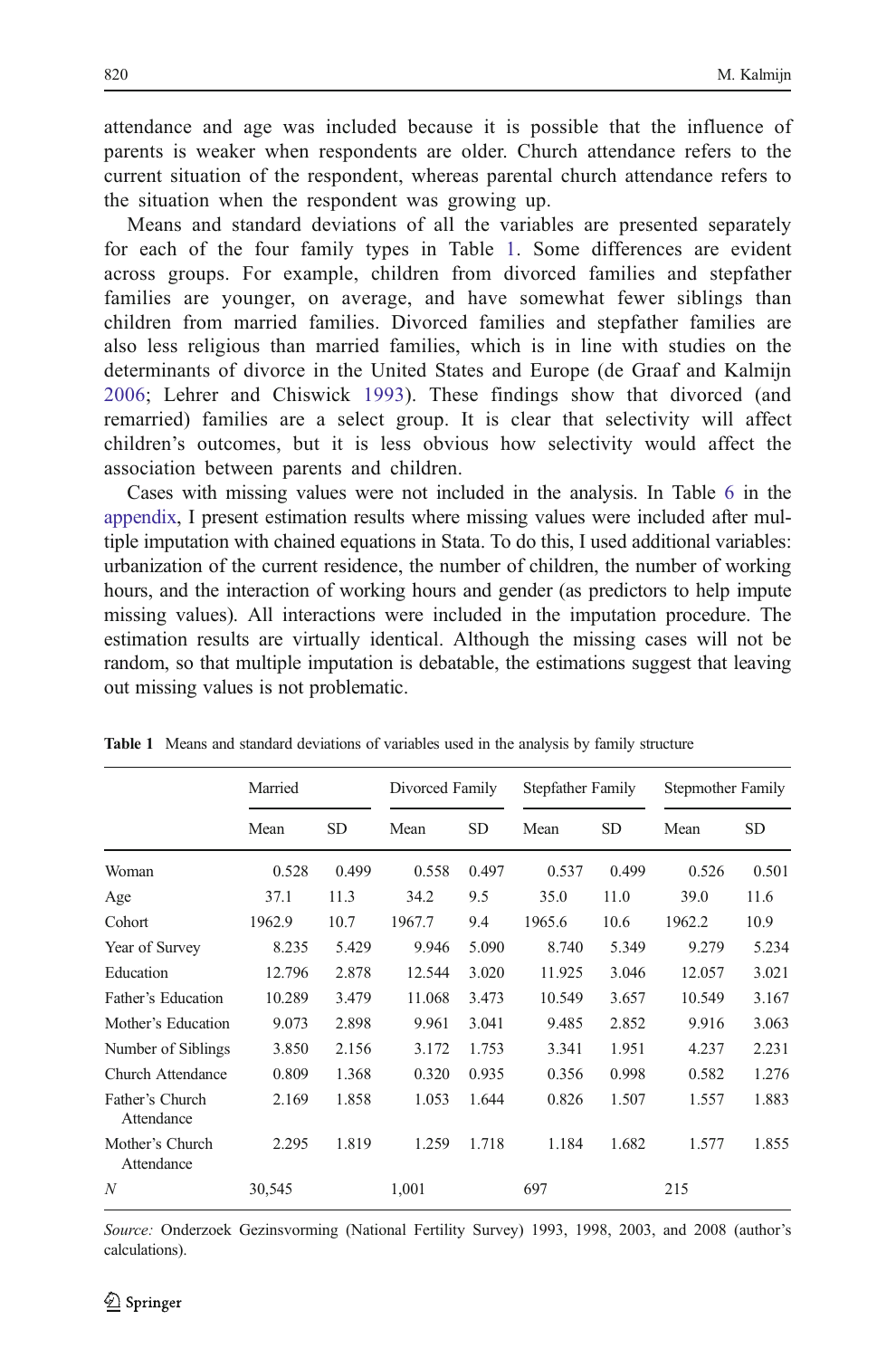### **Results**

To test the hypotheses, I start with the models for educational attainment as presented in Table [2](#page-11-0). Table [2](#page-11-0) contains unstandardized coefficients and standardized coefficients for continuous variables. In Model 1, father's education has a significant and strong effect on children's education. The effect of father's education declines when mother's education is included (Model 3), but it is still somewhat stronger than that of mothers (*t* test for the difference  $= 4.6$ ). I find substantial negative main effects of parental disruption. Children who experienced the dissolution of their parents' marriage when young attain fewer years of education than children whose parents remained married.

To examine how the effects differ across type of parents, I create indicator variables for divorced families, stepfather families, and stepmother families: that is, categories (b), (c), and (d) presented earlier. I include main effects of these variables and interactions of these variables with father's education (Model 2) and with father's and mother's education (Model 4). In these models, the main effects of parental education apply to married parents, and the interactions tell us whether the effects are stronger or weaker for divorced parents and stepparents.

How does the influence of father's education vary across types of fathers? Model 2 shows that the effect of divorced nonresident fathers does not differ from the effect of married fathers. This finding is in contrast to the social capital hypothesis. The influence of stepfathers, however, is significantly weaker than that of married fathers and also weaker than that of divorced nonresident fathers. Especially this last finding is in line with the genetic hypothesis and with notions of early advantage. The effect of father's education on the child's education is 25 % weaker for stepfathers than for married fathers (i.e.,  $-.066 / .264$ ) and 21 % weaker for stepfathers than for divorced fathers (i.e.,  $-.066 / (.264 + .050)$ ). However, the influence of stepfathers is not absent; the implied effect of stepfather's education on children is still positive (i.e., .264 – .066  $= .198$ 

In Model 4, I add interactions of mother's education and the type of mother. We would expect to find a smaller effect for stepmothers than for married mothers, but that is not borne out. The effect of mother's education is similar for the two types. This is in contrast to the social capital hypothesis but also in contrast to the genetic hypothesis. In addition, we see that divorced (resident) mothers are more influential than married mothers. The effect of mother's education on the child's education is 65 % stronger for divorced mothers than for married mothers—a considerable difference. This finding is in line with the notion that divorced mothers try to compensate for the absence of the divorced father. A comparison of Models 2 and 4 reveals that differences in the paternal effects become somewhat stronger. The effect of father's education is now 46 % weaker for stepfathers than for married fathers and 48 % weaker for stepfathers than for divorced nonresident fathers.

The models include selected control variables. The effects of these variables are as expected. Women have a lower level of schooling than men, but this difference declines across cohorts: the gender-cohort interaction is positive and significant. The cohort interaction confirms that effects of father's education and mother's education on children's education have declined over birth cohorts.

Are the patterns similar or different when we look at a more cultural aspect of intergenerational transmission? The regression models for church attendance are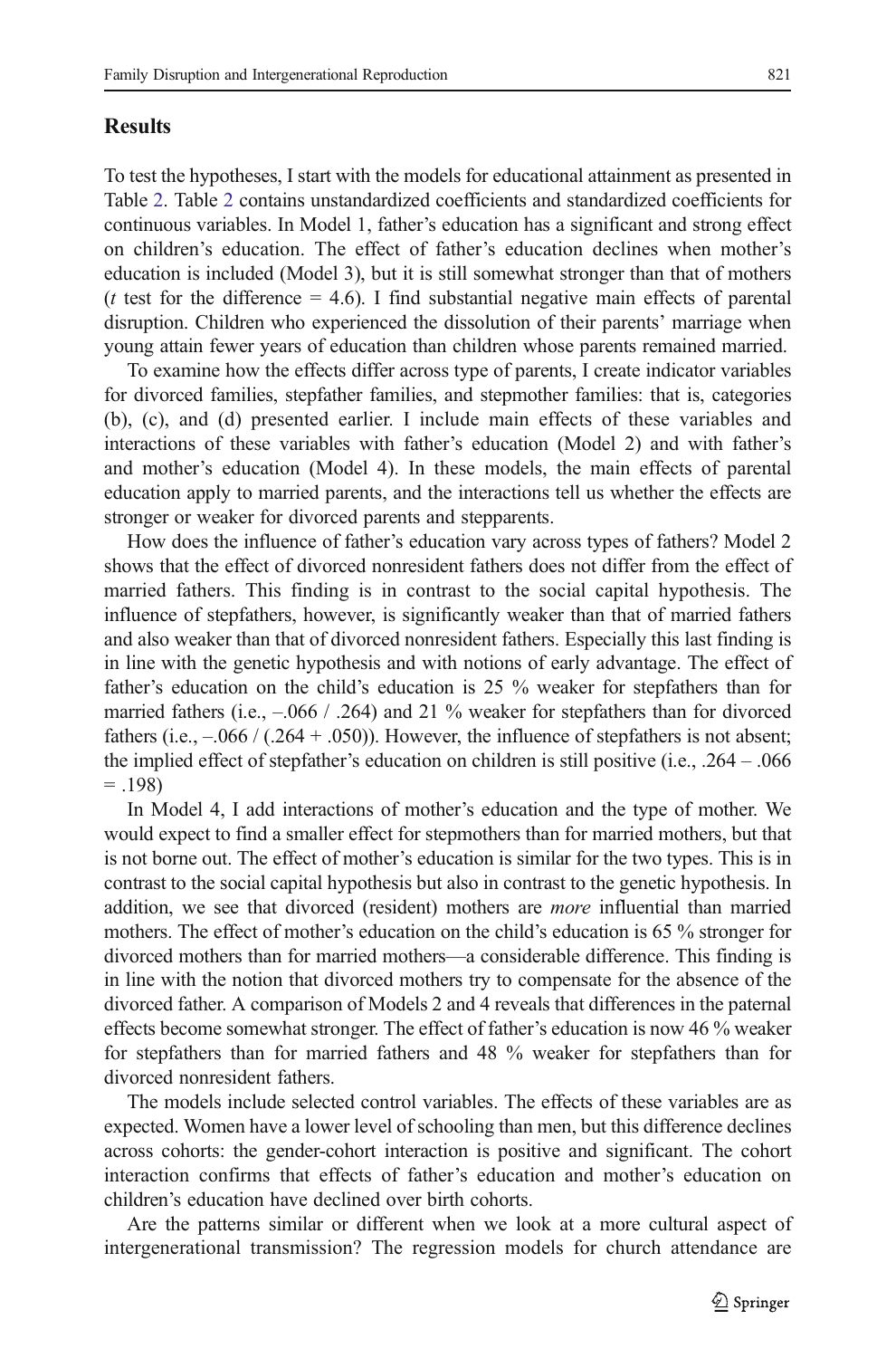|                                                | Model 1   | Model 2            | Model 3   | Model 4              | Model 4<br>(ages $25+$ ) |
|------------------------------------------------|-----------|--------------------|-----------|----------------------|--------------------------|
| Birth Cohort (centered)                        | $-.007$   | $.346*$            | $-.105*$  | .384*                | $.401*$                  |
|                                                | (.77)     | (.00)              | (.00)     | (.00)                | (.00)                    |
| Woman                                          | $-439*$   | $-.440*$           | $-.455*$  | $-.457*$             | $-.454*$                 |
|                                                | (.00)     | (.00)              | (.00)     | (.00)                | (.00)                    |
| Cohort × Woman                                 | $.437*$   | .436*              | $.443*$   | $.445*$              | $.455*$                  |
|                                                | (.00)     | (.00)              | (.00)     | (.00)                | (.00)                    |
| Number of Siblings                             | $-.128*$  | $-.125*$           | $-.102*$  | $-.099*$             | $-.097*$                 |
|                                                | (.00)     | (.00)              | (.00)     | (.00)                | (.00)                    |
|                                                | $[-.095]$ | $[-.093]$          | $[-076]$  | $[-073]$             | $[-.072]$                |
| Divorced Family                                | $-.682*$  | $-1.226*$          | $-.732*$  | $-1.736*$            | $-1.688*$                |
|                                                | (.00)     | (.00)              | (.00)     | (.00)                | (.00)                    |
| <b>Stepfather Family</b>                       | $-992*$   | $-.277$            | $-1.010*$ | $-.707$ <sup>†</sup> | $-.873^{\dagger}$        |
|                                                | (.00)     | (.42)              | (.00)     | (.10)                | (.07)                    |
| <b>Stepmother Family</b>                       | $-.737*$  | $-1.280^{\dagger}$ | $-.849*$  | $-1.047$             | $-.949$                  |
|                                                | (.00)     | (.05)              | (.00)     | (.18)                | (.27)                    |
| Father's Education                             | $.268*$   | $.264*$            | .197*     | .196*                | $.198*$                  |
|                                                | (.00)     | (.00)              | (.00)     | (.00)                | (0.00)                   |
|                                                | [.327]    | [.323]             | [.242]    | $[.242]$             | $[.235]$                 |
| $\times$ Cohort                                |           | $-0.033*$          |           | $-.027*$             | $-.026*$                 |
|                                                |           | (.00)              |           | (.00)                | (.00)                    |
| $\times$ Divorced nonresident father           |           | $.050^{\dagger}$   |           | $-.007$              | $-.016$                  |
|                                                |           | (.06)              |           | (.81)                | (.65)                    |
| $\times$ Stepfather                            |           | $-.066*$           |           | $-.090*$             | $-.082^{\dagger}$        |
|                                                |           | (.03)              |           | (.01)                | (.05)                    |
| $\times$ Divorced resident father <sup>a</sup> |           | .050               |           | .035                 | .037                     |
|                                                |           | (.40)              |           | (.61)                | (.62)                    |
| Mother's Education                             |           |                    | $.174*$   | $.168*$              | $.170*$                  |
|                                                |           |                    | (.00)     | (.00)                | (0.00)                   |
|                                                |           |                    | [.179]    | [.173]               | $[.167]$                 |
| $\times$ Cohort                                |           |                    |           | $-.021*$             | $-.020*$                 |
|                                                |           |                    |           | (.00)                | (.02)                    |
| $\times$ Divorced resident mother              |           |                    |           | $.109*$              | $.113*$                  |
|                                                |           |                    |           | (.00)                | (.00)                    |
| $\times$ Stepmother                            |           |                    |           | $-.019$              | $-.041$                  |
|                                                |           |                    |           | (.80)                | (.60)                    |
| $\times$ Divorced resident mother <sup>b</sup> |           |                    |           | .070                 | .089                     |
|                                                |           |                    |           | (.13)                | (.10)                    |
| Constant                                       | 1.902*    | 1.957*             | 9.984*    | 1.080*               | $1.081*$                 |
|                                                | (.00)     | (.00)              | (.00)     | (.00)                | (.00)                    |

 $R^2$  .167 .169 .190 .192

<span id="page-11-0"></span>Table 2 Regression of education on parents' education and type of parent: Unstandardized regression coefficients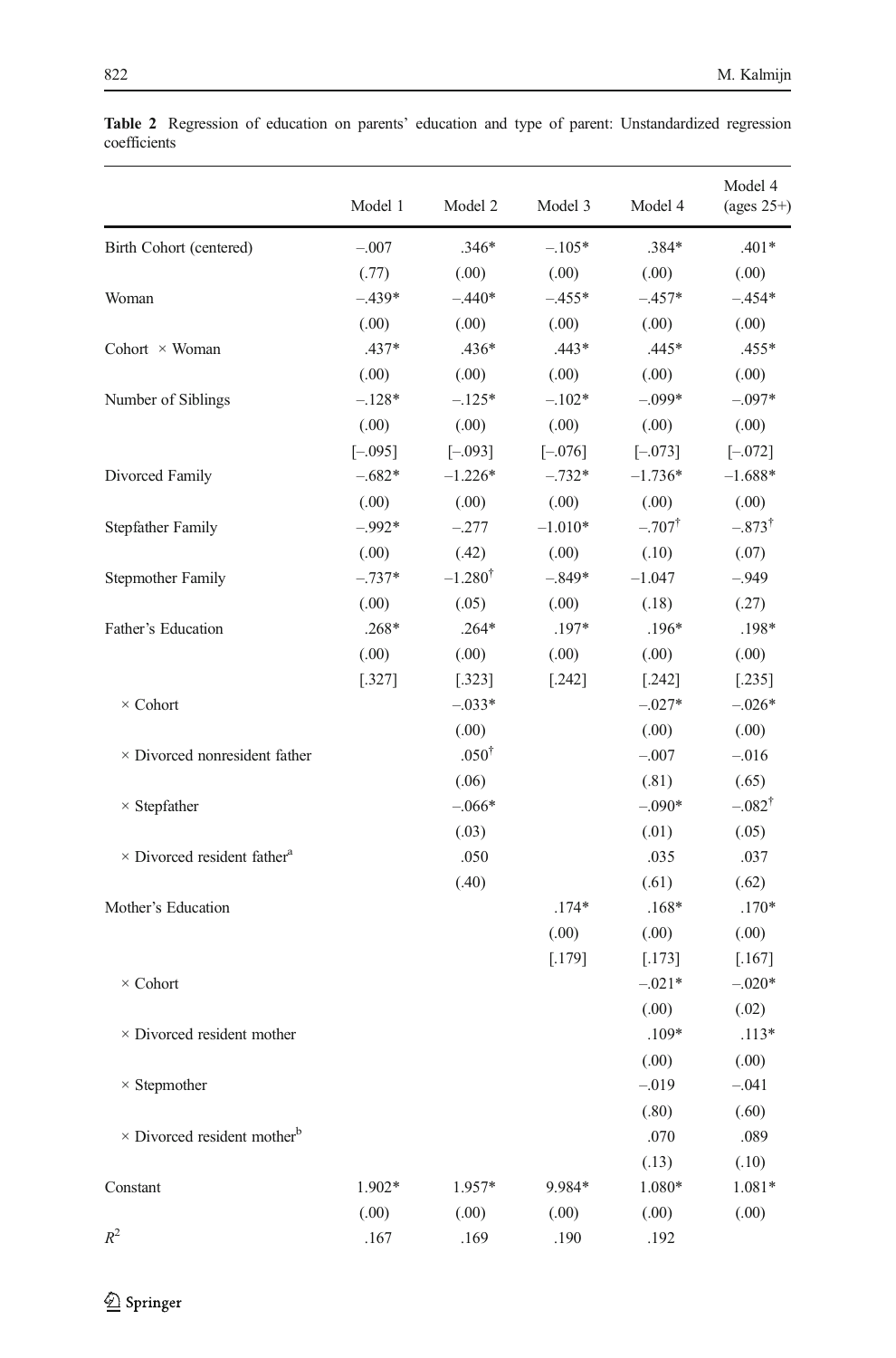#### Table 2 (continued)

|                  | Model 1 | Model 2 | Model 3 | Model 4 | Model 4<br>(ages $25+$ ) |
|------------------|---------|---------|---------|---------|--------------------------|
| $\boldsymbol{N}$ | 27,950  | 27,950  | 26,976  | 26,976  | 23,512                   |

Notes: p values are shown in parentheses; standardized coefficients are shown in brackets.

Source: Onderzoek Gezinsvorming (National Fertility Survey) 1993, 1998, 2003, and 2008 (author's calculations).

<sup>a</sup> Divorced fathers living with a stepmother.

<sup>b</sup> Divorced mothers living with a stepfather.

 $\dagger p < .10; *p < .05$ 

presented in Table [3](#page-13-0). In Model 1, we see a positive and significant effect of father's church attendance on the respondent's church attendance. In standardized terms, the effect is similar to that of father's education. The effect of mother's church attendance in Model 3 is also positive and significant but smaller than the effect of the father  $(t =$ 2.9). The two variables are highly correlated ( $r = .81$ ). Because multicollinearity may be a problem, it is important to look at models with and without mother's church attendance (Models 2 and 4).

Model 2 reveals clear differences in the effects of father's church attendance, depending on the type of father. The effect of father's church attendance is weaker for divorced, nonresident fathers than for married fathers. The difference is significant and substantial: the effect is 67 % weaker. This is in line with the value socialization hypothesis. Interestingly enough, the effect of father's church attendance is not weaker for divorced fathers who were resident after divorce, which further supports the socialization hypothesis. Next, I look at the influence of stepfathers. The effect of father's church attendance is significantly weaker for stepfathers than for married fathers, which is also in line with value socialization. Divorced fathers and stepfathers can finally be compared directly. A test shows that the effect of father's church attendance on the child's attendance is significantly stronger for stepfathers than for divorced fathers ( $p = .02$ ). This difference was not predicted by the value socialization thesis. We come back to this finding in the conclusion.

How do the results change when church attendance of the mother is also included? Keep in mind that father's and mother's attendance rates are highly correlated. Model 4 contains both parental variables and their interactions. The influence of father's church attendance is still weaker for divorced, nonresident fathers than for married fathers. A new finding is that the difference between the effects of stepfathers and married fathers disappears. Does the influence of the mother's attendance depend on the type of mother? The influence of mother's church attendance appears to be the same for divorced and married mothers, in line with expectations. Divorced mothers are resident and hence will maintain their influence on the child's life. Stepmothers have a somewhat weaker influence on the child's adult church attendance compared with married mothers. This interaction is substantial in magnitude but is not statistically significant because of the small number of stepmothers. The direction of this interaction is in line with the socialization hypothesis, however.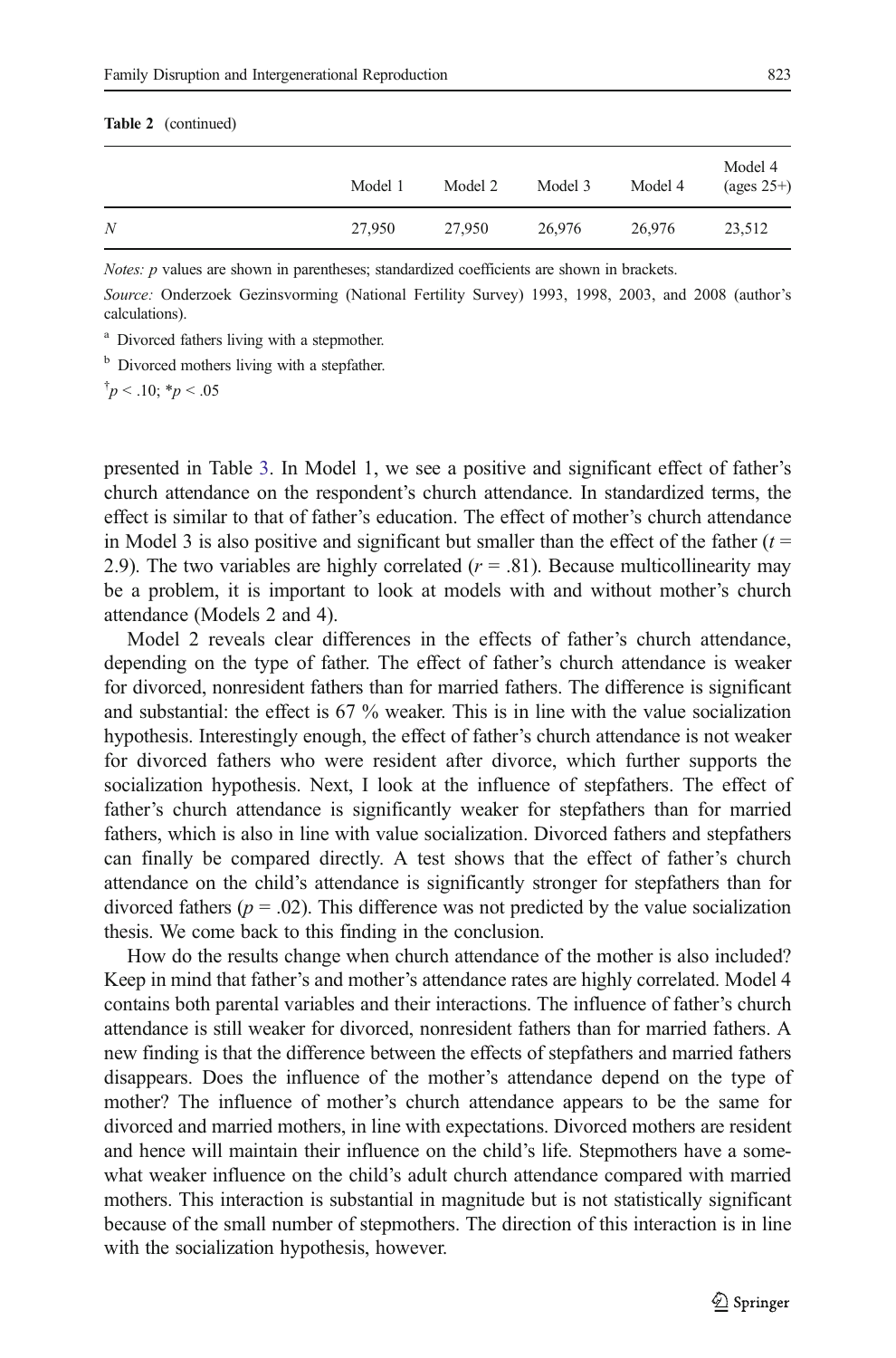| $-.025*$<br>$.044*$<br>$-.036*$<br>Age (centered)<br>$.041*$<br>(.001)<br>(.000)<br>(.000)<br>(.000)<br>$[-.020]$<br>[.035]<br>$[-.029]$<br>$[.033]$<br>$.142*$<br>$.141*$<br>$.139*$<br>$.138*$<br>Woman<br>(.000)<br>(.000)<br>(.000)<br>(.000)<br>$-.003*$<br>$-.002$<br>Year of Survey<br>$-.001$<br>$-.000$<br>(.034)<br>(.119)<br>(.380)<br>(.812)<br>$.050*$<br>$.051*$<br>$.048*$<br>Number of Siblings<br>$.050*$<br>(.000)<br>(.000)<br>(.000)<br>(.000)<br>[.079]<br>$[.081]$<br>$[.076]$<br>$[.079]$<br>Divorced Family<br>$-.167*$<br>.045<br>$-.154*$<br>.053<br>(.000)<br>(.359)<br>(.000)<br>(.301)<br><b>Stepfather Family</b><br>$-.068$<br>.028<br>$-.069$<br>.058<br>(.610)<br>(.158)<br>(.153)<br>(.329)<br><b>Stepmother Family</b><br>$-.071$<br>$-.069$<br>$-.040$<br>$-.002$<br>(.420)<br>(.521)<br>(.637)<br>(.983)<br>Father's Church Attendance<br>$.272*$<br>$.281*$<br>$.170*$<br>$.175*$<br>(.000)<br>(.000)<br>(.000)<br>(.000)<br>[.375]<br>[.234]<br>$[.387]$<br>$[.241]$<br>$\times$ Age<br>$-.034*$<br>$-.023*$<br>(.000)<br>(.000)<br>$\times$ Divorced nonresident father<br>$-.189*$<br>$-.148*$<br>(.000)<br>(.000)<br>$\times$ Stepfather<br>$-.100*$<br>$-.033$<br>(.002)<br>(.417)<br>$\times$ Divorced resident father <sup>a</sup><br>.003<br>.096<br>(.947)<br>(.189)<br>$.132*$<br>Mother's Church Attendance<br>$.135*$<br>(.000)<br>(.000)<br>[.178]<br>$[.182]$<br>$\times$ Age<br>$-.014*$<br>(.019)<br>$\times$ Divorced resident mother<br>$-.032$<br>(.308)<br>$\times$ Stepmother<br>$-.115$<br>(.119)<br>$\times$ Divorced resident mother <sup>b</sup><br>$-.072*$<br>(.047)<br>$-.098*$<br>$-.120*$<br>Constant<br>$-.013$<br>$-.033$<br>(.572)<br>(.139)<br>(.000)<br>(.000) |       | Model 1 | Model 2 | Model 3 | Model 4 |
|-----------------------------------------------------------------------------------------------------------------------------------------------------------------------------------------------------------------------------------------------------------------------------------------------------------------------------------------------------------------------------------------------------------------------------------------------------------------------------------------------------------------------------------------------------------------------------------------------------------------------------------------------------------------------------------------------------------------------------------------------------------------------------------------------------------------------------------------------------------------------------------------------------------------------------------------------------------------------------------------------------------------------------------------------------------------------------------------------------------------------------------------------------------------------------------------------------------------------------------------------------------------------------------------------------------------------------------------------------------------------------------------------------------------------------------------------------------------------------------------------------------------------------------------------------------------------------------------------------------------------------------------------------------------------------------------------------------------------------------------|-------|---------|---------|---------|---------|
|                                                                                                                                                                                                                                                                                                                                                                                                                                                                                                                                                                                                                                                                                                                                                                                                                                                                                                                                                                                                                                                                                                                                                                                                                                                                                                                                                                                                                                                                                                                                                                                                                                                                                                                                         |       |         |         |         |         |
|                                                                                                                                                                                                                                                                                                                                                                                                                                                                                                                                                                                                                                                                                                                                                                                                                                                                                                                                                                                                                                                                                                                                                                                                                                                                                                                                                                                                                                                                                                                                                                                                                                                                                                                                         |       |         |         |         |         |
|                                                                                                                                                                                                                                                                                                                                                                                                                                                                                                                                                                                                                                                                                                                                                                                                                                                                                                                                                                                                                                                                                                                                                                                                                                                                                                                                                                                                                                                                                                                                                                                                                                                                                                                                         |       |         |         |         |         |
|                                                                                                                                                                                                                                                                                                                                                                                                                                                                                                                                                                                                                                                                                                                                                                                                                                                                                                                                                                                                                                                                                                                                                                                                                                                                                                                                                                                                                                                                                                                                                                                                                                                                                                                                         |       |         |         |         |         |
|                                                                                                                                                                                                                                                                                                                                                                                                                                                                                                                                                                                                                                                                                                                                                                                                                                                                                                                                                                                                                                                                                                                                                                                                                                                                                                                                                                                                                                                                                                                                                                                                                                                                                                                                         |       |         |         |         |         |
|                                                                                                                                                                                                                                                                                                                                                                                                                                                                                                                                                                                                                                                                                                                                                                                                                                                                                                                                                                                                                                                                                                                                                                                                                                                                                                                                                                                                                                                                                                                                                                                                                                                                                                                                         |       |         |         |         |         |
|                                                                                                                                                                                                                                                                                                                                                                                                                                                                                                                                                                                                                                                                                                                                                                                                                                                                                                                                                                                                                                                                                                                                                                                                                                                                                                                                                                                                                                                                                                                                                                                                                                                                                                                                         |       |         |         |         |         |
|                                                                                                                                                                                                                                                                                                                                                                                                                                                                                                                                                                                                                                                                                                                                                                                                                                                                                                                                                                                                                                                                                                                                                                                                                                                                                                                                                                                                                                                                                                                                                                                                                                                                                                                                         |       |         |         |         |         |
|                                                                                                                                                                                                                                                                                                                                                                                                                                                                                                                                                                                                                                                                                                                                                                                                                                                                                                                                                                                                                                                                                                                                                                                                                                                                                                                                                                                                                                                                                                                                                                                                                                                                                                                                         |       |         |         |         |         |
|                                                                                                                                                                                                                                                                                                                                                                                                                                                                                                                                                                                                                                                                                                                                                                                                                                                                                                                                                                                                                                                                                                                                                                                                                                                                                                                                                                                                                                                                                                                                                                                                                                                                                                                                         |       |         |         |         |         |
|                                                                                                                                                                                                                                                                                                                                                                                                                                                                                                                                                                                                                                                                                                                                                                                                                                                                                                                                                                                                                                                                                                                                                                                                                                                                                                                                                                                                                                                                                                                                                                                                                                                                                                                                         |       |         |         |         |         |
|                                                                                                                                                                                                                                                                                                                                                                                                                                                                                                                                                                                                                                                                                                                                                                                                                                                                                                                                                                                                                                                                                                                                                                                                                                                                                                                                                                                                                                                                                                                                                                                                                                                                                                                                         |       |         |         |         |         |
|                                                                                                                                                                                                                                                                                                                                                                                                                                                                                                                                                                                                                                                                                                                                                                                                                                                                                                                                                                                                                                                                                                                                                                                                                                                                                                                                                                                                                                                                                                                                                                                                                                                                                                                                         |       |         |         |         |         |
|                                                                                                                                                                                                                                                                                                                                                                                                                                                                                                                                                                                                                                                                                                                                                                                                                                                                                                                                                                                                                                                                                                                                                                                                                                                                                                                                                                                                                                                                                                                                                                                                                                                                                                                                         |       |         |         |         |         |
|                                                                                                                                                                                                                                                                                                                                                                                                                                                                                                                                                                                                                                                                                                                                                                                                                                                                                                                                                                                                                                                                                                                                                                                                                                                                                                                                                                                                                                                                                                                                                                                                                                                                                                                                         |       |         |         |         |         |
|                                                                                                                                                                                                                                                                                                                                                                                                                                                                                                                                                                                                                                                                                                                                                                                                                                                                                                                                                                                                                                                                                                                                                                                                                                                                                                                                                                                                                                                                                                                                                                                                                                                                                                                                         |       |         |         |         |         |
|                                                                                                                                                                                                                                                                                                                                                                                                                                                                                                                                                                                                                                                                                                                                                                                                                                                                                                                                                                                                                                                                                                                                                                                                                                                                                                                                                                                                                                                                                                                                                                                                                                                                                                                                         |       |         |         |         |         |
|                                                                                                                                                                                                                                                                                                                                                                                                                                                                                                                                                                                                                                                                                                                                                                                                                                                                                                                                                                                                                                                                                                                                                                                                                                                                                                                                                                                                                                                                                                                                                                                                                                                                                                                                         |       |         |         |         |         |
|                                                                                                                                                                                                                                                                                                                                                                                                                                                                                                                                                                                                                                                                                                                                                                                                                                                                                                                                                                                                                                                                                                                                                                                                                                                                                                                                                                                                                                                                                                                                                                                                                                                                                                                                         |       |         |         |         |         |
|                                                                                                                                                                                                                                                                                                                                                                                                                                                                                                                                                                                                                                                                                                                                                                                                                                                                                                                                                                                                                                                                                                                                                                                                                                                                                                                                                                                                                                                                                                                                                                                                                                                                                                                                         |       |         |         |         |         |
|                                                                                                                                                                                                                                                                                                                                                                                                                                                                                                                                                                                                                                                                                                                                                                                                                                                                                                                                                                                                                                                                                                                                                                                                                                                                                                                                                                                                                                                                                                                                                                                                                                                                                                                                         |       |         |         |         |         |
|                                                                                                                                                                                                                                                                                                                                                                                                                                                                                                                                                                                                                                                                                                                                                                                                                                                                                                                                                                                                                                                                                                                                                                                                                                                                                                                                                                                                                                                                                                                                                                                                                                                                                                                                         |       |         |         |         |         |
|                                                                                                                                                                                                                                                                                                                                                                                                                                                                                                                                                                                                                                                                                                                                                                                                                                                                                                                                                                                                                                                                                                                                                                                                                                                                                                                                                                                                                                                                                                                                                                                                                                                                                                                                         |       |         |         |         |         |
|                                                                                                                                                                                                                                                                                                                                                                                                                                                                                                                                                                                                                                                                                                                                                                                                                                                                                                                                                                                                                                                                                                                                                                                                                                                                                                                                                                                                                                                                                                                                                                                                                                                                                                                                         |       |         |         |         |         |
|                                                                                                                                                                                                                                                                                                                                                                                                                                                                                                                                                                                                                                                                                                                                                                                                                                                                                                                                                                                                                                                                                                                                                                                                                                                                                                                                                                                                                                                                                                                                                                                                                                                                                                                                         |       |         |         |         |         |
|                                                                                                                                                                                                                                                                                                                                                                                                                                                                                                                                                                                                                                                                                                                                                                                                                                                                                                                                                                                                                                                                                                                                                                                                                                                                                                                                                                                                                                                                                                                                                                                                                                                                                                                                         |       |         |         |         |         |
|                                                                                                                                                                                                                                                                                                                                                                                                                                                                                                                                                                                                                                                                                                                                                                                                                                                                                                                                                                                                                                                                                                                                                                                                                                                                                                                                                                                                                                                                                                                                                                                                                                                                                                                                         |       |         |         |         |         |
|                                                                                                                                                                                                                                                                                                                                                                                                                                                                                                                                                                                                                                                                                                                                                                                                                                                                                                                                                                                                                                                                                                                                                                                                                                                                                                                                                                                                                                                                                                                                                                                                                                                                                                                                         |       |         |         |         |         |
|                                                                                                                                                                                                                                                                                                                                                                                                                                                                                                                                                                                                                                                                                                                                                                                                                                                                                                                                                                                                                                                                                                                                                                                                                                                                                                                                                                                                                                                                                                                                                                                                                                                                                                                                         |       |         |         |         |         |
|                                                                                                                                                                                                                                                                                                                                                                                                                                                                                                                                                                                                                                                                                                                                                                                                                                                                                                                                                                                                                                                                                                                                                                                                                                                                                                                                                                                                                                                                                                                                                                                                                                                                                                                                         |       |         |         |         |         |
|                                                                                                                                                                                                                                                                                                                                                                                                                                                                                                                                                                                                                                                                                                                                                                                                                                                                                                                                                                                                                                                                                                                                                                                                                                                                                                                                                                                                                                                                                                                                                                                                                                                                                                                                         |       |         |         |         |         |
|                                                                                                                                                                                                                                                                                                                                                                                                                                                                                                                                                                                                                                                                                                                                                                                                                                                                                                                                                                                                                                                                                                                                                                                                                                                                                                                                                                                                                                                                                                                                                                                                                                                                                                                                         |       |         |         |         |         |
|                                                                                                                                                                                                                                                                                                                                                                                                                                                                                                                                                                                                                                                                                                                                                                                                                                                                                                                                                                                                                                                                                                                                                                                                                                                                                                                                                                                                                                                                                                                                                                                                                                                                                                                                         |       |         |         |         |         |
|                                                                                                                                                                                                                                                                                                                                                                                                                                                                                                                                                                                                                                                                                                                                                                                                                                                                                                                                                                                                                                                                                                                                                                                                                                                                                                                                                                                                                                                                                                                                                                                                                                                                                                                                         |       |         |         |         |         |
|                                                                                                                                                                                                                                                                                                                                                                                                                                                                                                                                                                                                                                                                                                                                                                                                                                                                                                                                                                                                                                                                                                                                                                                                                                                                                                                                                                                                                                                                                                                                                                                                                                                                                                                                         |       |         |         |         |         |
|                                                                                                                                                                                                                                                                                                                                                                                                                                                                                                                                                                                                                                                                                                                                                                                                                                                                                                                                                                                                                                                                                                                                                                                                                                                                                                                                                                                                                                                                                                                                                                                                                                                                                                                                         |       |         |         |         |         |
|                                                                                                                                                                                                                                                                                                                                                                                                                                                                                                                                                                                                                                                                                                                                                                                                                                                                                                                                                                                                                                                                                                                                                                                                                                                                                                                                                                                                                                                                                                                                                                                                                                                                                                                                         |       |         |         |         |         |
|                                                                                                                                                                                                                                                                                                                                                                                                                                                                                                                                                                                                                                                                                                                                                                                                                                                                                                                                                                                                                                                                                                                                                                                                                                                                                                                                                                                                                                                                                                                                                                                                                                                                                                                                         |       |         |         |         |         |
|                                                                                                                                                                                                                                                                                                                                                                                                                                                                                                                                                                                                                                                                                                                                                                                                                                                                                                                                                                                                                                                                                                                                                                                                                                                                                                                                                                                                                                                                                                                                                                                                                                                                                                                                         |       |         |         |         |         |
|                                                                                                                                                                                                                                                                                                                                                                                                                                                                                                                                                                                                                                                                                                                                                                                                                                                                                                                                                                                                                                                                                                                                                                                                                                                                                                                                                                                                                                                                                                                                                                                                                                                                                                                                         |       |         |         |         |         |
|                                                                                                                                                                                                                                                                                                                                                                                                                                                                                                                                                                                                                                                                                                                                                                                                                                                                                                                                                                                                                                                                                                                                                                                                                                                                                                                                                                                                                                                                                                                                                                                                                                                                                                                                         | $R^2$ | .168    | .172    | .179    | .183    |

<span id="page-13-0"></span>Table 3 Regression of church attendance on parents' church attendance and type of parent: Unstandardized regression coefficients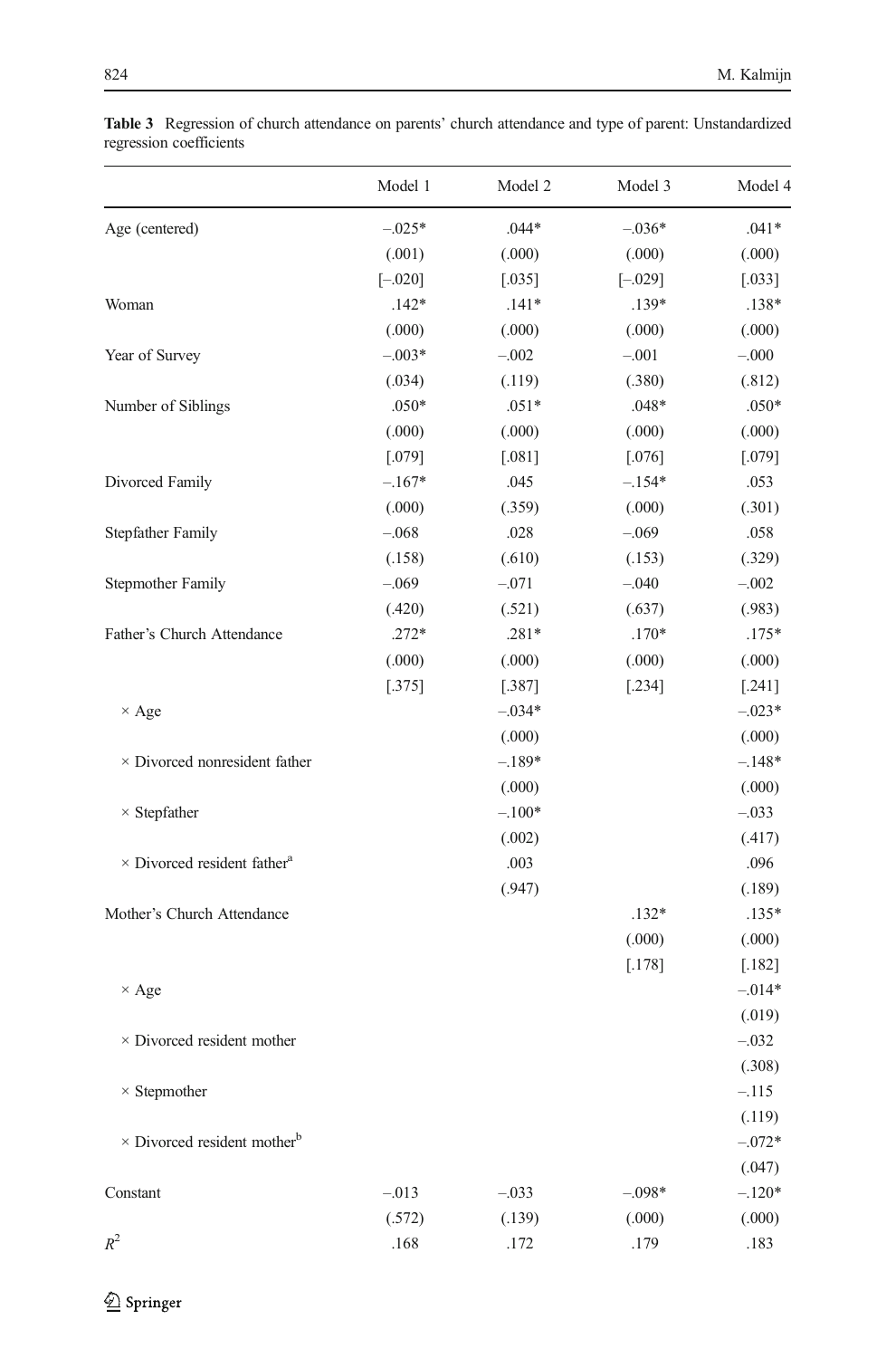| <b>Table 3</b> (continued) |  |
|----------------------------|--|
|----------------------------|--|

|   | Model 1 | Model 2 | Model 3 | Model 4 |
|---|---------|---------|---------|---------|
| N | 30,341  | 30,341  | 30,218  | 30,218  |

Notes: p values are shown in parentheses; standardized coefficients are shown in brackets.

Source: Onderzoek Gezinsvorming (National Fertility Survey) 1993, 1998, 2003, and 2008 (author's calculations).

<sup>a</sup> Divorced fathers living with a stepmother.

**b** Divorced mothers living with a stepfather.

 $*_p$  < .05

Significant age interactions emerge in Models 2 and 4. The influence of father's and mother's church attendance on the child's church attendance declines as the respondent grows (is) older. One interpretation of this effect is that the longer children are away from their parental home, the more independent they are from their parents.

So far, I have looked at stepparents regardless of the reasons for the breakup. It is possible that the influence of stepparents is stronger when the natural father died. The stepparent may be more likely to replace the father role because he has no competing father figure and because there may be less disapproval of his new role (Ganong and Coleman [1994\)](#page-21-0). To examine this, I compared effects of stepfathers when there was a divorce with the effects of stepfathers when the natural father died. For both education and church attendance, the difference in effects was not significant ( $p = .55$  and  $p = .50$ , respectively).

### Exploring Sources of Bias: Three-Parent Models

In the interview, no questions were asked about the divorced father if the stepfather was the main father figure. As a result, the traits of the natural father are omitted variables in the stepfather part of the sample, and this can lead to bias in the effect of the stepfather. To solve this, I estimate regression models for three types of parents simultaneously, using a correlation matrix that is based on the data and certain assumptions about the underlying correlations (see Fig. [1](#page-15-0)). From the original stepfather sample, I use correlations  $r_1$ ,  $r_3$ , and  $r_5$ . From the sample of divorced fathers (sample category (b), presented earlier), I borrow correlations  $r_2$  and  $r_4$ . Assuming that the mother's repartnering will not have strong effects on the influence that divorced fathers have, it is reasonable to combine the two samples in one correlation matrix.

The missing correlation is that between divorced fathers and stepfathers:  $r<sub>z</sub>$ . This correlation can be written as  $r_z = r_p + r_1r_2$ . Part of the resemblance between the divorced father and the stepfather will be due to the fact that they were both chosen by a mother with a certain level of education. This is the part  $r_1r_2$  in the formula. However, there can also be a partial correlation between the traits of divorced fathers and stepfathers *after* the mother is controlled for. This is denoted by  $r_p$  in the formula. For example, a mother with a given level of education may have other, unmeasured traits that make her especially desirable to highly educated men (e.g., cultural capital, wealthy parents). Such traits can create a resemblance between the current partner and the former partner even after the mother's level of education is controlled for. If the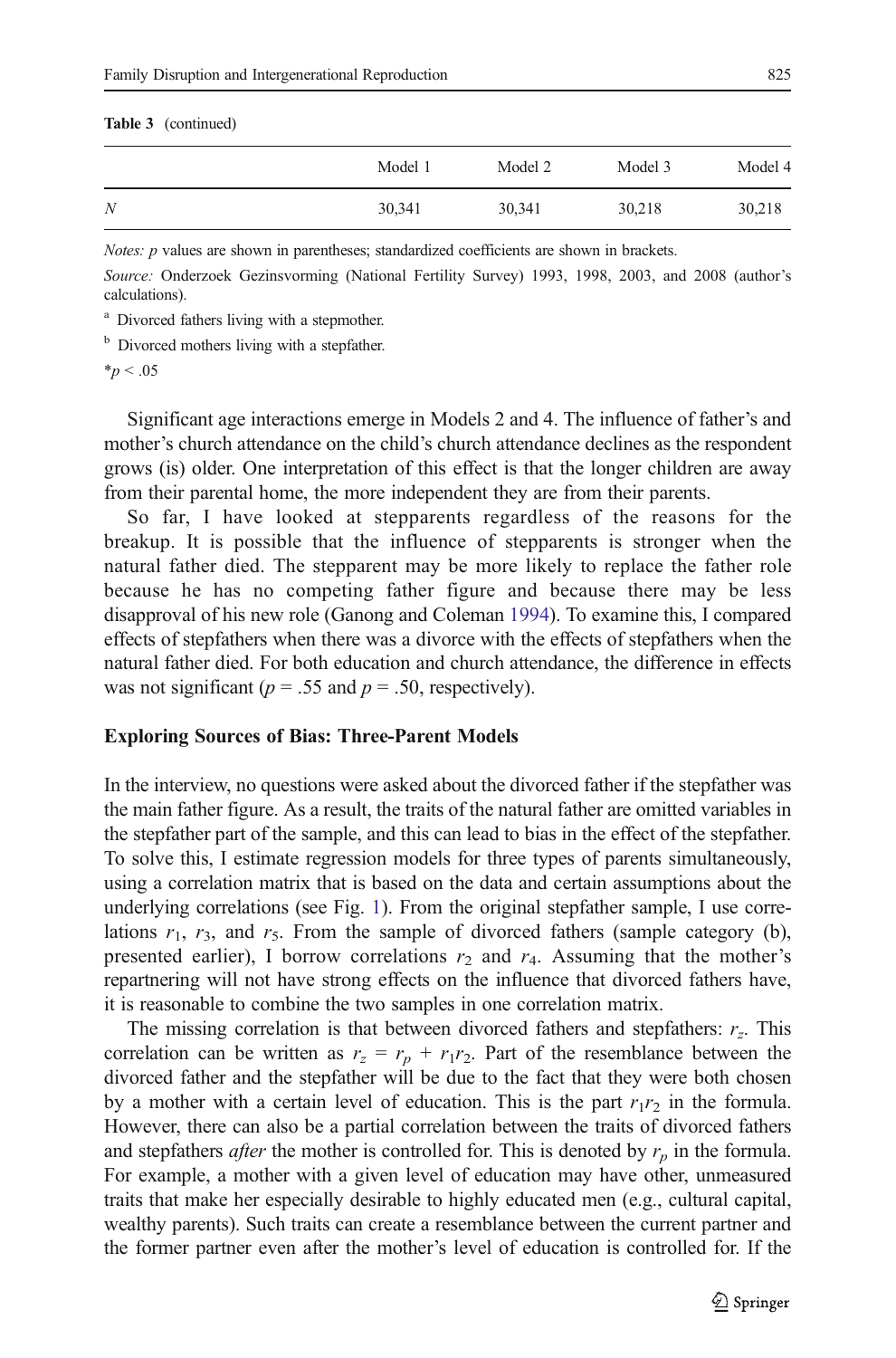<span id="page-15-0"></span>

Fig. 1 Correlations between variables in three-parent model for stepfamilies

partial correlation is absent, controlling for mother's education will already have removed most of the potential bias. If the partial correlation is positive, there still is a risk that the effect of stepfathers is overestimated.

To make calculations, I make various assumptions about the relative strength of  $r_p$ . These values are considered in proportion to the implied correlation  $r_1r_2$ . More specifically, I choose values of  $r_z = \varphi(r_1 r_2)$ , where  $\varphi$  runs from 1.0 to 1.5. If  $\varphi = 1$ , the partial correlation is 0; when  $\varphi = 1.50$ , the partial correlation is about one-half of the implied correlation  $r_1r_2$ . Table 4 presents estimates for education; Table [5](#page-16-0) presents estimates for church attendance. Sample sizes are set at the sample for stepfather families. All effects are standardized because they are based on correlations.

|                             | Model 1 | Model 2<br>$\varphi = 1.00$ | Model 3<br>$\varphi = 1.25$ | Model 4<br>$\varphi = 1.50$ |
|-----------------------------|---------|-----------------------------|-----------------------------|-----------------------------|
| Woman                       | $-.038$ | $-.025$                     | $-.025$                     | $-.024$                     |
|                             | (.28)   | (.47)                       | (.48)                       | (.48)                       |
| Cohort                      | .013    | .002                        | .007                        | .010                        |
|                             | (.75)   | (.95)                       | (.87)                       | (.79)                       |
| Number of Siblings          | $-.124$ | $-.120$                     | $-.121$                     | $-.123$                     |
|                             | (0.00)  | (.00)                       | (.00)                       | (.00)                       |
| Mother's Education          | .201    | .055                        | .073                        | .088                        |
|                             | (.00)   | (.25)                       | (.12)                       | (.06)                       |
| Stepfather's Education      | .143    | .144                        | .118                        | .093                        |
|                             | (.00)   | (.00)                       | (.00)                       | (.03)                       |
| Divorced Father's Education |         | .276                        | .264                        | .257                        |
|                             |         | (.00)                       | (.00)                       | (0.00)                      |
| $R^2$                       | .129    | .182                        | .177                        | .173                        |
| N                           | 697     | 697                         | 697                         | 697                         |

Table 4 Regression of education in stepfamilies using assumptions about assortative mating: Regression coefficients

Note: *p* values are shown in parentheses.

Source: Onderzoek Gezinsvorming (National Fertility Survey) 1993, 1998, 2003, and 2008 (author's calculations).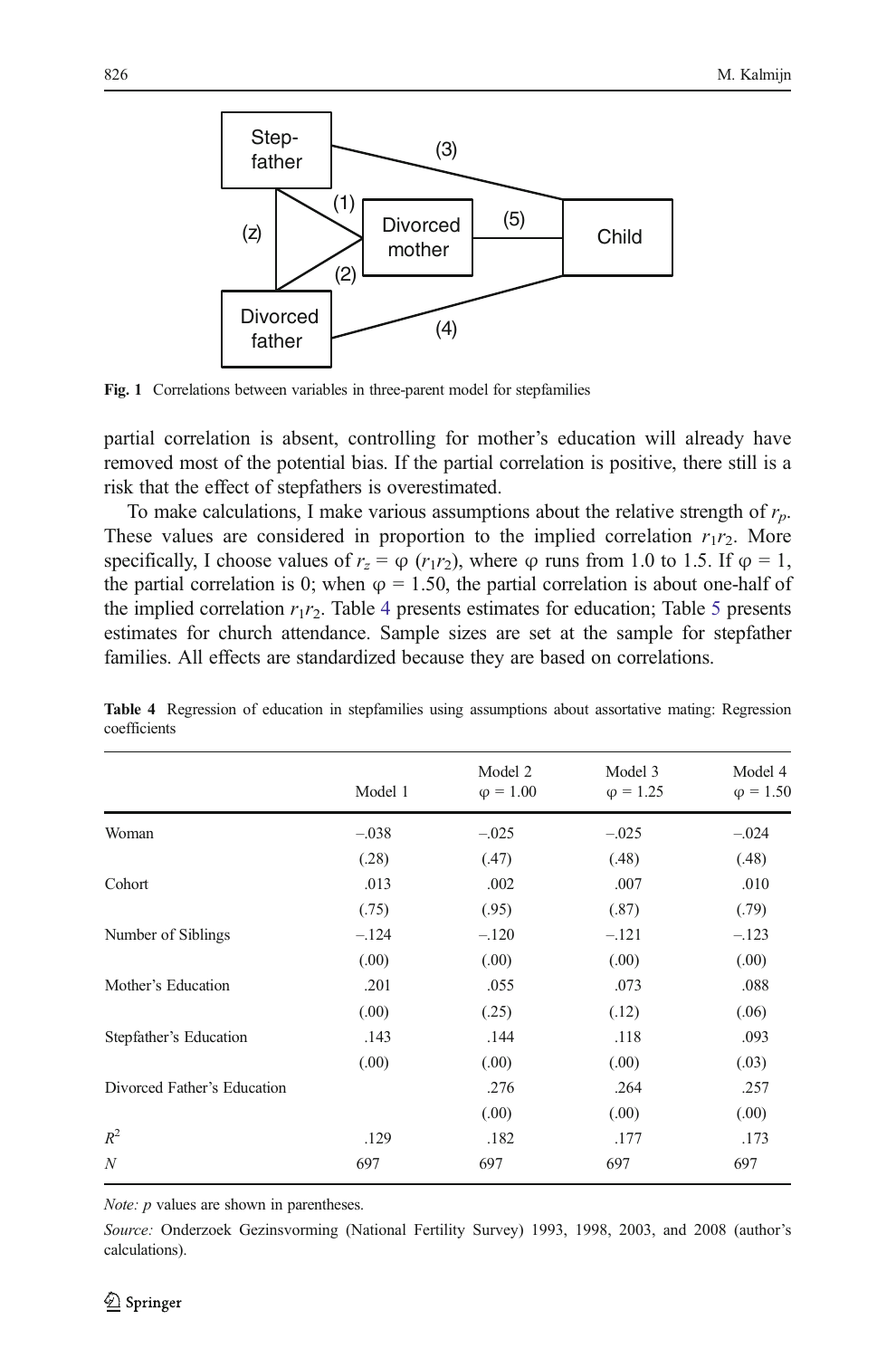|                              | Model 1 | Model 2<br>$\varphi = 1.00$ | Model 3<br>$\varphi = 1.25$ | Model 4<br>$\varphi = 1.50$ |
|------------------------------|---------|-----------------------------|-----------------------------|-----------------------------|
| Woman                        | .089    | .091                        | .090                        | .088                        |
|                              | (.01)   | (.01)                       | (.01)                       | (.01)                       |
| Year                         | .031    | .029                        | .030                        | .032                        |
|                              | (.43)   | (.46)                       | (.44)                       | (.41)                       |
| Age                          | .081    | .085                        | .083                        | .080                        |
|                              | (.04)   | (.03)                       | (.04)                       | (.05)                       |
| Number of Siblings           | .063    | .056                        | .061                        | .067                        |
|                              | (.09)   | (.15)                       | (.11)                       | (.08)                       |
| Mother's Attendance          | .099    | .066                        | .091                        | .110                        |
|                              | (.03)   | (.23)                       | (.08)                       | (.03)                       |
| Stepfather's Attendance      | .217    | .218                        | .215                        | .225                        |
|                              | (.00)   | (.00)                       | (.00)                       | (.00)                       |
| Divorced Father's Attendance |         | .053                        | .016                        | $-.026$                     |
|                              |         | (.27)                       | (.75)                       | (.61)                       |
| $R^2$                        | .114    | .115                        | .114                        | .114                        |
| N                            | 697     | 697                         | 697                         | 697                         |

<span id="page-16-0"></span>Table 5 Regression of church attendance in stepfamilies using assumptions about assortative mating: Regression coefficients

Note: *p* values are shown in parentheses.

Source: Onderzoek Gezinsvorming (National Fertility Survey) 1993, 1998, 2003, and 2008 (author's calculations).

Table [4](#page-15-0) shows significant effects of stepfathers on the educational attainment of children. When divorced fathers are added and the partial correlation is absent, the effect of stepfather's education does not change, as expected. The effect of divorced father's education is stronger than that of stepfathers, in line with my earlier findings. The question now is what happens to this comparison when the partial correlation is increased. In Models 3 and 4, we see that the effect of stepfather's education becomes smaller when there is a partial correlation between stepfathers and divorced fathers. In other words, omitting the natural father indeed leads to a bias in the effect of the stepfather. Two findings nonetheless stand. First, the effect of divorced father's education remains stronger than the effect of stepfather's education. This is logical given that the bias was upward. Second, the effect of stepfather's education remains positive and significant in itself.

Table 5 considers the intergenerational transmission of church attendance and reveals a strong effect of stepfather's attendance on children's attendance. This effect does not change when the divorced father is added and no partial correlation is assumed. Is the stepfather effect overestimated when we let the partial correlation increase? The answer is no: the effect of stepfather's church attendance remains significant and strong, and the effect of the divorced father remains absent. In other words, my earlier conclusion about the importance of stepfathers for socialization stands.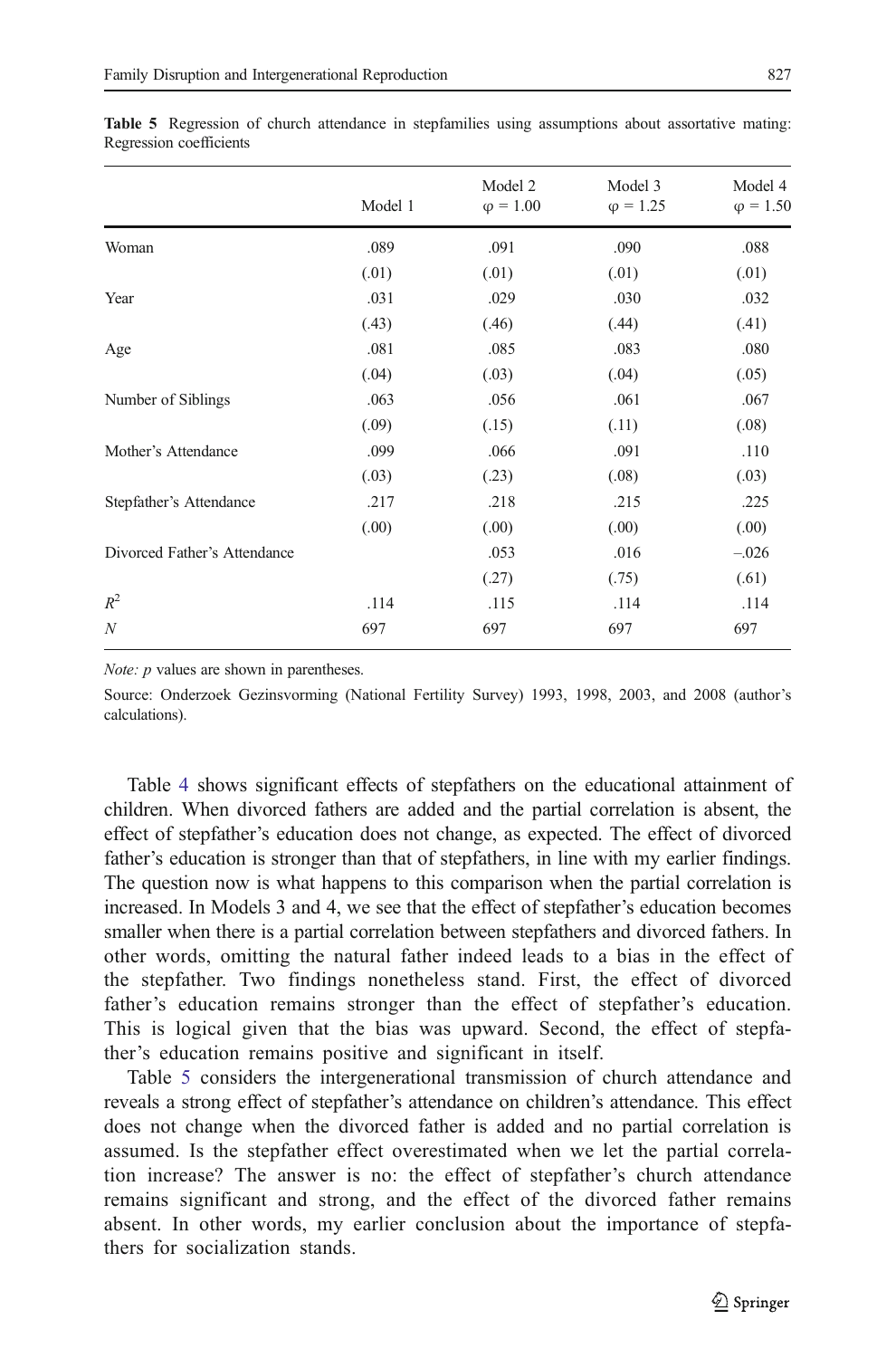### Conclusion

This article documents the extent to which intergenerational transmission differs among divorced parents, stepparents, and married parents. Given the high levels of marital instability in contemporary society, it is important to examine whether divorce and remarriage have resulted in new forms of transmission across generations. Moreover, by making these comparisons, we learn more about the nature of the transmission process. As a result, it is possible to test alternative theories about why children resemble their parents. In this study, I distinguish between social and genetic mechanisms of transmission, and further distinguished the social mechanisms in socialization and social capital effects.

For education, the genetic hypothesis (Hypothesis 2) received the most support. Stepfathers are not only less influential than married fathers but also less influential than divorced fathers. Especially the direct comparison between divorced fathers and stepfathers—which implicitly controls for the duration of shared residence—provides evidence for the genetic hypothesis. This finding is stronger evidence for a genetic mechanism than the traditional comparison between stepfathers and married fathers, a finding that is biased by differences in the degree of exposure to the child. I found little support for the social capital hypothesis (Hypothesis 1). The intergenerational transmission of education is equally strong for divorced fathers and married fathers despite the fact that divorced fathers are presumably less involved in child rearing than married fathers. For church attendance, the socialization hypothesis (Hypothesis 3) received more supportive evidence: stepfathers and divorced nonresident fathers are both less influential than married fathers, in line with social mechanisms of transmission. These influences are based on estimates of statistical effects. For both religion and education, there can be contextual influences operating that limit a causal interpretation of the effects.

Why does the social perspective receive support for religious transmission but not for educational transmission? I argued that value socialization would be most applicable to cultural traits such as church attendance but the social capital hypothesis would apply mostly to education. If this is correct, the conclusion is that only value socialization depends on the amount of interaction between parent and child, whereas resource transmission—as suggested in the social capital hypothesis—is less dependent on the amount of interaction. This does not mean that there is no social transmission of resources, but it does call for other social theories about how such resources are transmitted. Earlier studies have looked at indicators of the strength of the tie between parents and children and have found little evidence for the social capital hypothesis, either (Crosnoe [2004](#page-20-0); Olsson [2009](#page-22-0)). My analysis using an indicator of interaction that is quite strong—differences in the length of residence with the child as implied by the difference between divorced and married fathers—leads to the same negative conclusion about the social capital hypothesis.

The finding that divorced fathers are quite influential for children's education can be seen as evidence for a genetic pathway, but alternative social explanations must also be considered. First, the timing of influence may play a role. If early influences are more important than late influences, as has been suggested in research on educational stratification (Mare [1980;](#page-21-0) Shavit and Blossfeld [1993](#page-22-0)), the effect of the stepfather will also be weaker than the effect of the divorced father. Second, stepfathers are usually not involved in the child's life before they enter the household, but divorced fathers can still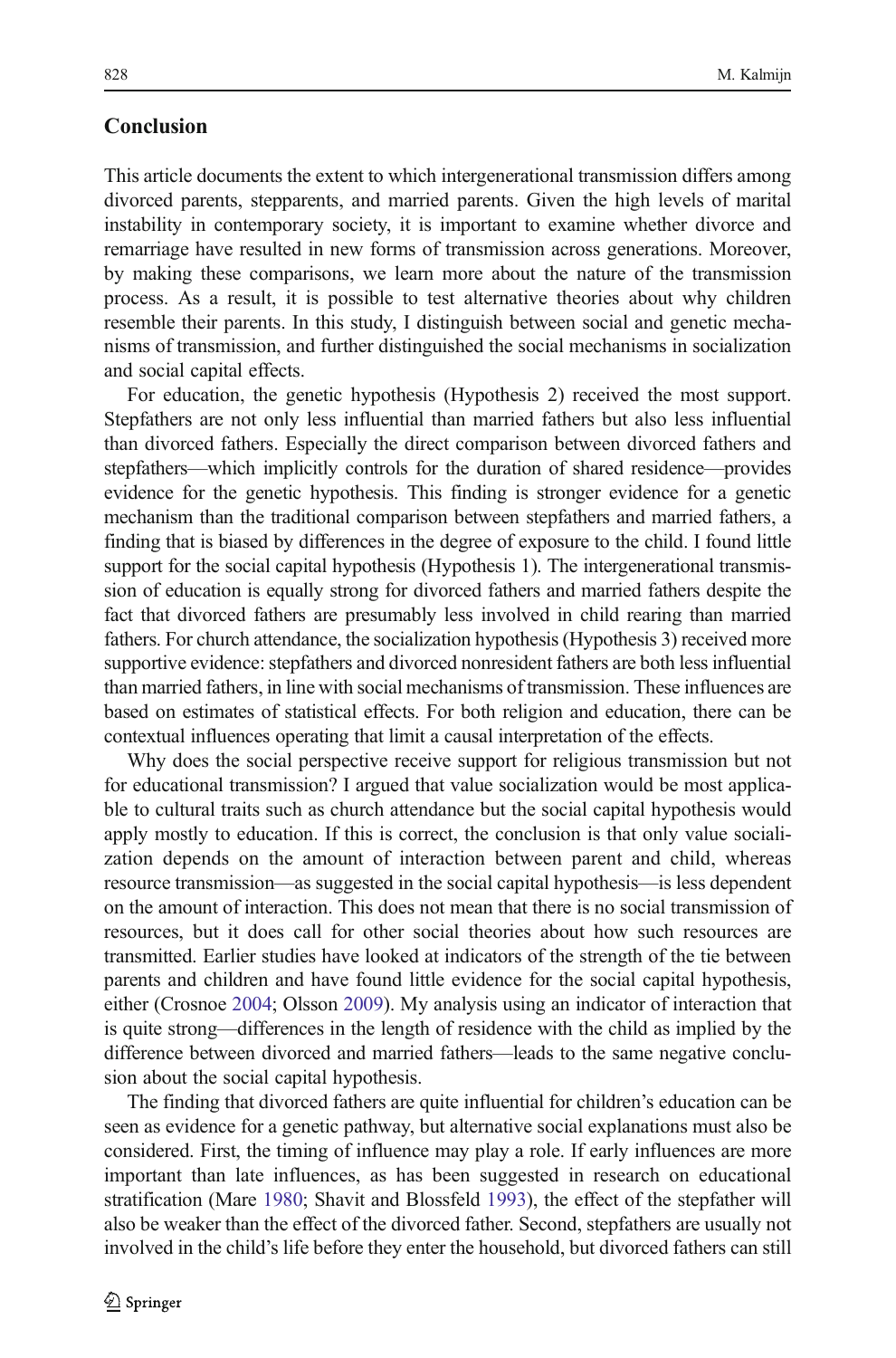be involved after they leave the household. Most studies have found that, on average, divorced, nonresident fathers have little contact with their children (Cheadle et al. [2010;](#page-20-0) Manning and Smock [1999;](#page-21-0) Manning et al. [2003](#page-21-0)). Hence, day-to-day exposure to the father's resources is not possible. However, the father may still participate in important decisions regarding the schooling career of the child. In this way, his influence can still operate, despite limited interaction.

I also found that the stepfather has greater influence on children's religion than the divorced, nonresident father. The value socialization hypothesis suggests equal influences. To understand this, I consider methodological and substantive explanations. A methodological explanation lies in the omission of the traits of the biological father when stepfathers are considered. Correlational analyses in this article, however, suggest that this bias does not play an important role for church attendance. A substantive explanation is that for church attendance, late socialization could be more influential than early socialization. Previous evidence on age differences in religious socialization is lacking, but earlier studies on intergroup attitudes have confirmed that late socialization is more influential than early socialization (Degner and Dalege [2013\)](#page-20-0).

For mothers, the analyses were less informative because the social and genetic perspectives have similar implications. Stepmothers were expected to be less influential than both married and divorced mothers. Indeed, for church attendance, this is what I found, but because of the small sample, the result was not significant ( $p = .11$ ). For education, I found no difference, but this may be partly due to the fact that the stepmother effect picks up the omitted effect of the biological mother. More interesting was the finding that divorced mothers are more influential than married mothers, at least when we look at education. One possible explanation is that divorced mothers compensate for the loss of resources of the divorced father. This is in line with some previous studies showing that the negative effects of divorce on child well-being are reduced when the mother is more highly educated (Mandemakers and Kalmijn [2014\)](#page-21-0). Because other studies have found stronger negative effects of divorce on children with more highly educated mothers (Bernardi and Radl [2014](#page-20-0)), the conclusion about the influence of divorced mothers on children's schooling needs further research.

In sum, my comparisons of divorced, married, and stepparents can be understood in terms of both genetic and social theories about the intergenerational transmission of traits. However, the findings do not support the classic social capital hypothesis, which argues for an interaction between resources and relationships. The traditional interaction hypothesis about value socialization receives more support. Differences in the amount of exposure of the child to the parent do not have implications for resource transmission, but they do modify value socialization. If we maintain that there are social ways in which resources are transmitted, we must look for other ways in which this occurs. Future research could focus on testing interactions of parental traits with the duration of shared residence between parent and child. Although my assumption that the duration of exposure is similar for divorced and stepfathers, and different for divorced and stepfathers than for married fathers, is plausible, the next step in this line of research would be to test the underlying role of duration directly. This would require large-scale survey data on duration that would ideally be combined with complete information on all parent figures in a child's life. The present study had only one set of parents per child, so my results still need replication with complete data on a child's family history.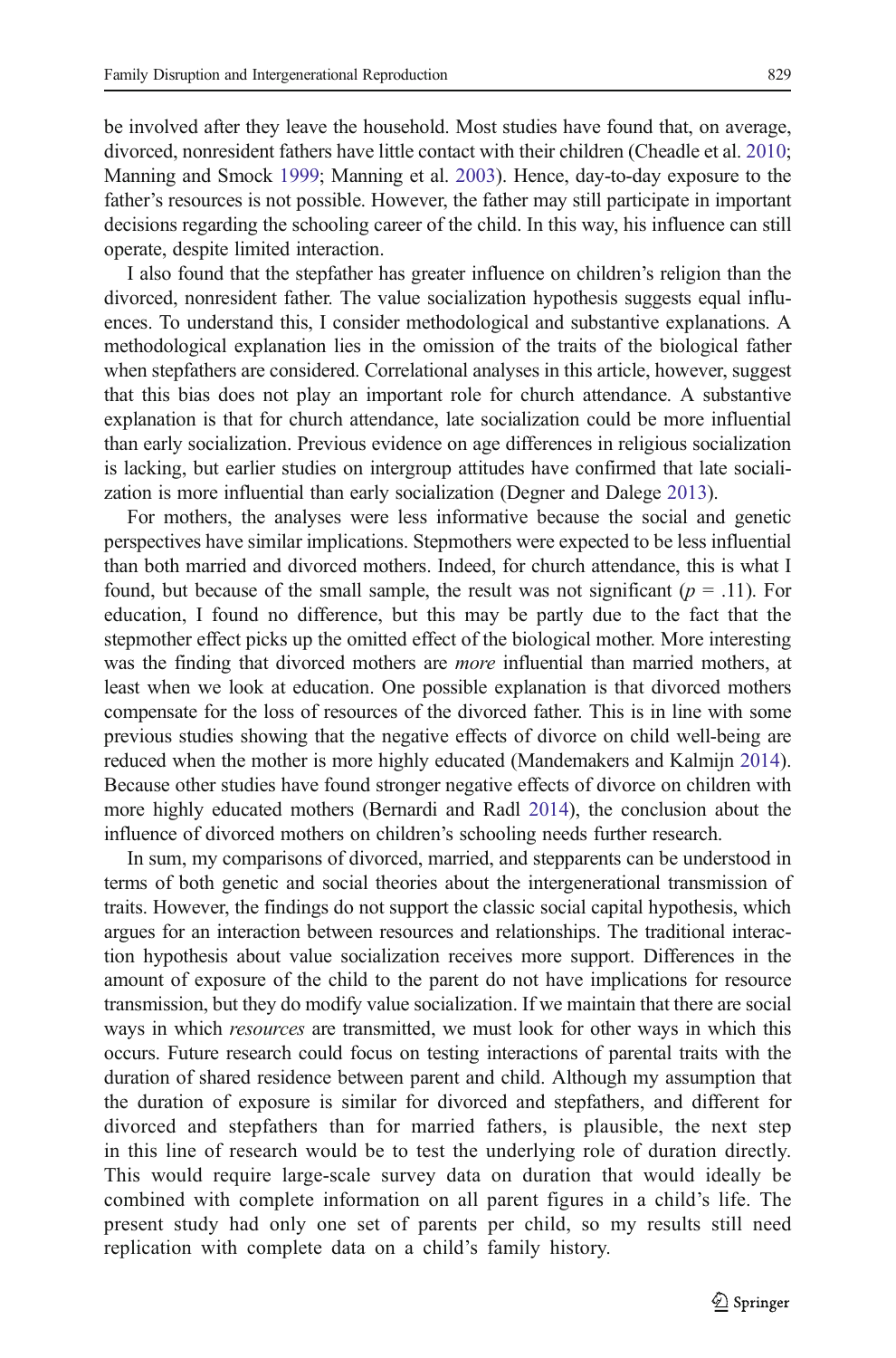## <span id="page-19-0"></span>Appendix

|                                       | Education |          |                                       | Church Attendance |         |
|---------------------------------------|-----------|----------|---------------------------------------|-------------------|---------|
|                                       | Model 2   | Model 4  |                                       | Model 2           | Model 4 |
| Cohort                                | .249      | .259     | Age Centered                          | .033              | .029    |
|                                       | (.00)     | (.00)    |                                       | (.00)             | (.01)   |
| Father's Education                    | .268      | .199     | Father's Attendance                   | .280              | .174    |
|                                       | (.00)     | (.00)    |                                       | (0.00)            | (.00)   |
| $\times$ Cohort                       | $-.034$   | $-.024$  | $\times$ Age                          | $-.033$           | $-.022$ |
|                                       | (.00)     | (.00)    |                                       | (0.00)            | (.00)   |
| $\times$ Divorced father              | .059      | $-.003$  | $\times$ Divorced father              | $-.188$           | $-.153$ |
|                                       | (.02)     | (.92)    |                                       | (0.00)            | (.00)   |
| $\times$ Stepfather                   | $-.062$   | $-.088$  | $\times$ Stepfather                   | $-.102$           | $-.040$ |
|                                       | (.04)     | (.02)    |                                       | (.00)             | (.32)   |
| $\times$ Divorced father <sup>a</sup> | .058      | .068     | $\times$ Divorced father <sup>a</sup> | .004              | .095    |
|                                       | (.35)     | (.34)    |                                       | (.92)             | (.19)   |
| Mother's Education                    |           | .168     | Mother's Attendance                   |                   | .134    |
|                                       |           | (.00)    |                                       |                   | (.00)   |
| $\times$ Cohort                       |           | $-.023$  | $\times$ Age                          |                   | $-.014$ |
|                                       |           | (.00)    |                                       |                   | (.02)   |
| $\times$ Divorced mother              |           | .116     | $\times$ Divorced father              |                   | $-.028$ |
|                                       |           | (.00)    |                                       |                   | (.37)   |
| $\times$ Stepmother                   |           | $-.028$  | $\times$ Stepfather                   |                   | $-.112$ |
|                                       |           | (.72)    |                                       |                   | (.12)   |
| $\times$ Divorced mother <sup>b</sup> |           | .069     | $\times$ Divorced father <sup>a</sup> |                   | $-.067$ |
|                                       |           | (.13)    |                                       |                   | (.06)   |
| Woman                                 | $-.427$   | $-.425$  | Woman                                 | .132              | .129    |
|                                       | (.00)     | (.00)    |                                       | (.00)             | (.00)   |
| $\times$ Cohort                       | .462      | .472     | Sibsize                               | .050              | .049    |
|                                       | (.00)     | (.00)    |                                       | (.00)             | (.00)   |
| Sibsize                               | $-.139$   | $-.119$  | Year Survey                           | .000              | .002    |
|                                       | (.00)     | (.00)    |                                       | (.81)             | (.23)   |
| Parents Divorced                      | $-1.216$  | $-1.710$ | Parents Divorced                      | .029              | .038    |
|                                       | (.00)     | (.00)    |                                       | (.54)             | (.45)   |
| Stepfather Family                     | $-.361$   | $-.754$  | <b>Stepfather Family</b>              | .012              | .041    |
|                                       | (.29)     | (.06)    |                                       | (.83)             | (.48)   |
| <b>Stepmother Family</b>              | $-1.321$  | $-1.275$ | <b>Stepmother Family</b>              | $-.087$           | $-.021$ |
|                                       | (.05)     | (.09)    |                                       | (.43)             | (.86)   |
| Constant                              | 1.806     | 9.914    | Constant                              | $-.033$           | $-.119$ |
|                                       | (.00)     | (.00)    |                                       | (.14)             | (.00)   |
| N                                     | 32,456    | 32,456   | N                                     | 32,456            | 32,456  |

Table 6 Estimation results of selected models with multiple imputation of missing values

Source: Onderzoek Gezinsvorming (National Fertility Survey) 1993, 1998, 2003, and 2008 (author's calculations).

<sup>a</sup> Divorced fathers living with a stepmother.

<sup>b</sup> Divorced mothers living with a stepfather.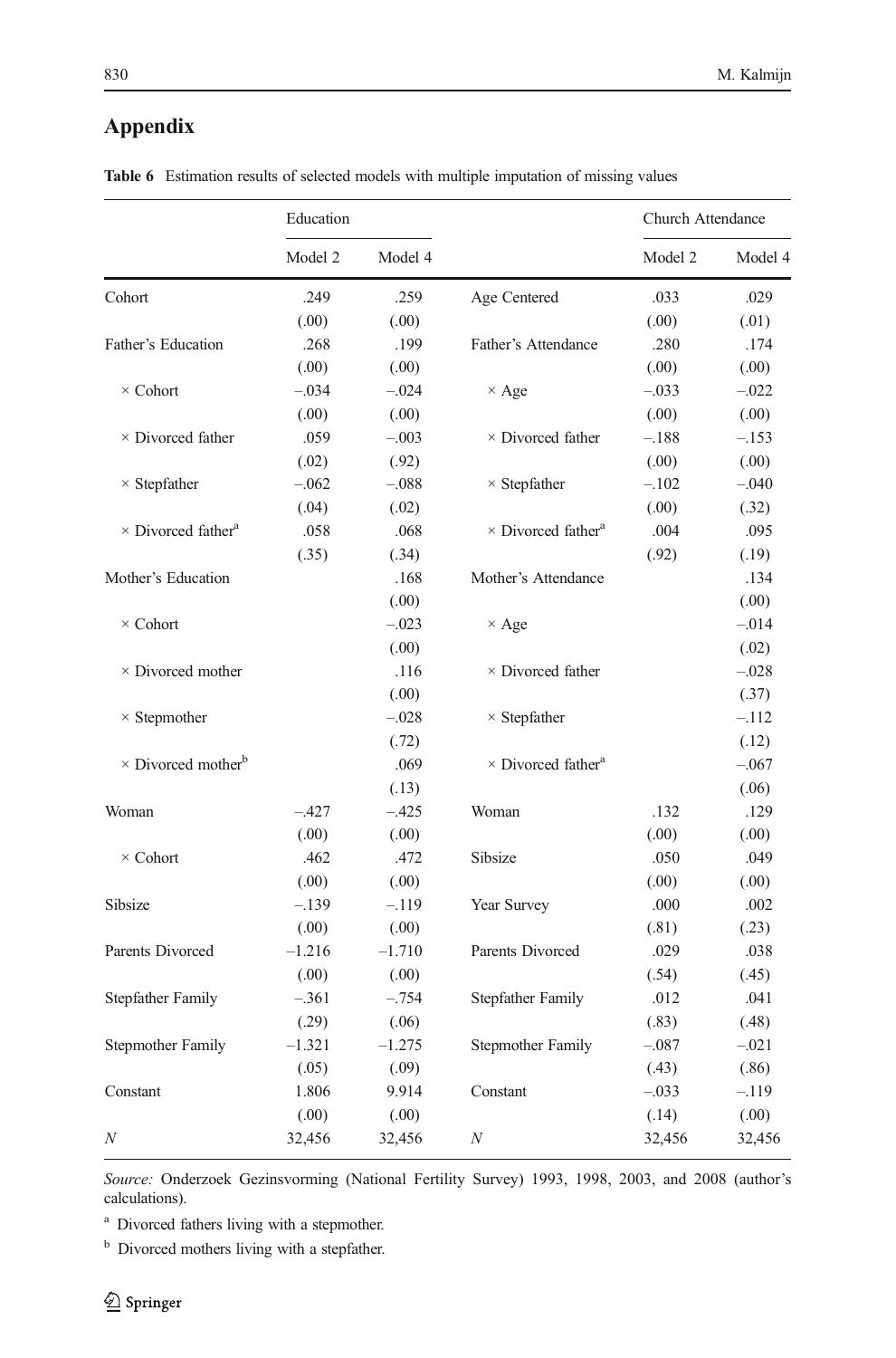<span id="page-20-0"></span>Open Access This article is distributed under the terms of the Creative Commons Attribution 4.0 International License (http://creativecommons.org/licenses/by/4.0/), which permits unrestricted use, distribution, and reproduction in any medium, provided you give appropriate credit to the original author(s) and the source, provide a link to the Creative Commons license, and indicate if changes were made.

### References

- Amato, P. R., & Fowler, F. (2002). Parenting practices, child adjustment, and family diversity. Journal of Marriage and Family, 64, 703–716.
- Aquilino, W. S. (2006). Noncustodial father-child relationship from adolescence into young adulthood. Journal of Marriage and Family, 68, 929–946.
- Aschaffenburg, K., & Maas, I. (1997). Cultural and educational careers: The dynamics of social reproduction. American Sociological Review, 62, 573–587.
- Axinn, W. G., & Thornton, A. (1993). Mothers, children, and cohabitation: The intergenerational effects of attitudes and behavior. American Sociological Review, 58, 233–246.
- Bar Haim, E., & Shavit, Y. (2013). Expansion and inequality of educational opportunity: A comparative study. Research in Social Stratification and Mobility, 31, 22–31.
- Behrman, J. R., & Rosenzweig, M. R. (2002). Does increasing women's schooling raise the schooling of the next generation? American Economic Review, 92, 323–334.
- Bernardi, F., & Radl, J. (2014). The long-term consequences of parental divorce for children's educational attainment. Demographic Research, 30(article 61), 1653–1680.
- Biblarz, T. J., & Raftery, A. E. (1993). The effects of family disruption on social mobility. American Sociological Review, 58, 97–109.
- Birditt, K. S., Tighe, L. A., Fingerman, K. L., & Zarit, S. H. (2012). Intergenerational relationship quality across three generations. Journals of Gerontology, Series B: Psychological Sciences and Social Sciences, 67, 627–638.
- Breen, R., Luijkx, R., Muller, W., & Pollak, R. (2009). Nonpersistent inequality in educational attainment: Evidence from eight European countries. American Journal of Sociology, 114, 1475–1521.
- Brook, J. S., Rubenstone, E., Zhang, C. S., Finch, S. J., & Brook, D. W. (2013). The intergenerational transmission of smoking in adulthood: A 25-year study of maternal and offspring maladaptive attributes. Addictive Behaviors, 38, 2361–2368.
- Chamratrithirong, A., Miller, B. A., Byrnes, H. F., Rhucharoenpornpanich, O., Cupp, P. K., Rosati, M. J., & Todd, M. (2013). Intergenerational transmission of religious beliefs and practices and the reduction of adolescent delinquency in urban Thailand. Journal of Adolescence, 36(1), 79–89.
- Cheadle, J. E., Amato, P. R., & King, V. (2010). Patterns of nonresident father contact. Demography, 47, 205–225.
- Coleman, J. S. (1988). Social capital in the creation of human capital. American Journal of Sociology, 94, S95–S120.
- Cooksey, E. N., & Craig, P. H. (1998). Parenting from a distance: The effects of paternal characteristics on contact between nonresidential fathers and their children. Demography, 35, 187–200.
- Crosnoe, R. (2004). Social capital and the interplay of families and schools. Journal of Marriage and Family, 66, 267–280.
- Degner, J., & Dalege, J. (2013). The apple does not fall far from the tree, or does it? A meta-analysis of parentchild similarity in intergroup attitudes. Psychological Bulletin, 139, 1270–1304.
- De Graaf, N. D., De Graaf, P. M., & Kraaykamp, G. (2000). Parental cultural capital and educational attainment in the Netherlands: A refinement of the cultural capital perspective. Sociology of Education, 73, 92–111.
- De Graaf, P. M. (1986). The impact of financial and cultural resources on educational attainment in the Netherlands. Sociology of Education, 59, 237–246.
- De Graaf, P. M., & Ganzeboom, H. B. G. (1993). Family background and educational attainment in the Netherlands for the 1891–1960 birth cohorts. In Y. Shavit & H.-P. Blossfeld (Eds.), *Persistent inequality:* Changing educational attainment in thirteen countries (pp. 75–99). Boulder, CO: Westview Press.
- De Graaf, P. M., & Kalmijn, M. (2006). Change and stability in the social determinants of divorce: A comparison of marriage cohorts in the Netherlands. European Sociological Review, 22, 561–572.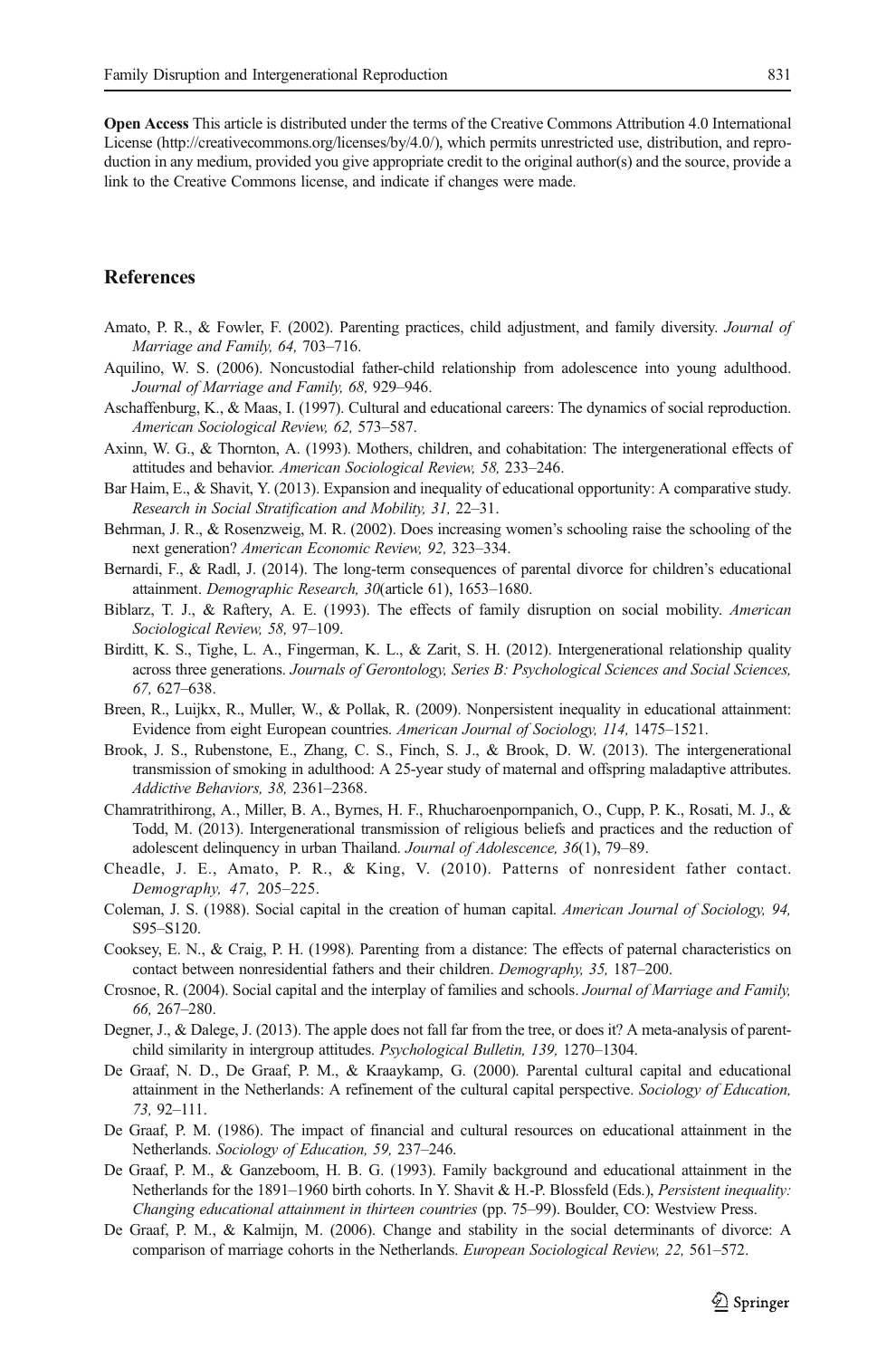- <span id="page-21-0"></span>Dickens, W. T., & Flynn, J. R. (2001). Heritability estimates versus large environmental effects: The IQ paradox resolved. Psychological Bulletin, 108, 346–369.
- DiMaggio, P., & Mohr, J. (1985). Cultural capital, educational attainment, and marital selection. American Journal of Sociology, 90, 1231–1261.
- Domina, T. (2005). Leveling the home advantage: Assessing the effectiveness of parental involvement in elementary school. Sociology of Education, 78, 233–249.
- Eriksen, W., Sundet, J. M., & Tambs, K. (2013). Are stepfathers' education levels associated with the intelligence of their stepsons? A register-based study of Norwegian half-brothers. British Journal of Psychology, 104, 212–224.
- Fomby, P., & Cherlin, A. J. (2007). Family instability and child well-being. American Sociological Review, 72, 181–204.
- Ganong, L. H., & Coleman, M. (1994). Remarried family relationships. Thousand Oaks, CA: Sage.
- Ganzeboom, H. B. G., Treiman, D. J., & Ultee, W. C. (1991). Comparative intergenerational stratification research: Three generations and beyond. Annual Review of Sociology, 17, 277–302.
- Grusec, J. E., Goodnow, J. J., & Kuczynski, L. (2000). New directions in analyses of parenting contributions to children's acquisition of values. Child Development, 71, 205–211.
- Hofferth, S. L., & Anderson, K. G. (2003). Are all dads equal? Biology versus marriage as a basis for paternal investment. Journal of Marriage and Family, 65, 213–232.
- Hout, M. (2003, March). What we have learned: RC28's contributions to knowledge. Paper presented at the RC28 Conference, Tokyo, Japan.
- Inglehart, R. (1977). The silent revolution: Changing values and political styles. Princeton, NJ: Princeton University Press.
- Jencks, C. (1972). Inequality: A reassessment of the effect of family and schooling in America. New York, NY: Basic Books.
- Kalmijn, M. (2013). Adult children's relationships with married parents, divorced parents and stepparents: Biology, marriage or residence? Journal of Marriage and Family, 75, 1181–1193.
- Kalmijn, M. (2015). Relationships between fathers and adult children: The cumulative effects of divorce and repartnering. Journal of Family Issues, 36, 737–759.
- Kelley, J., & De Graaf, N. D. (1997). National context, parental socialization, and religious belief: Results from 15 nations. American Sociological Review, 62, 639–659.
- King, V. (2006). The antecedents and consequences of adolescents' relationships with stepfathers and nonresident fathers. Journal of Marriage and Family, 68, 910–928.
- King, V. (2009). Stepfamily formation: Implications for adolescent ties to mothers, nonresident fathers, and stepfathers. Journal of Marriage and Family, 71, 954–968.
- Lehrer, E. L., & Chiswick, C. U. (1993). Religion as a determinant of marital stability. Demography, 30, 385–403.
- Liefbroer, A. C., & Elzinga, C. H. (2012). Intergenerational transmission of behavioural patterns: How similar are parents' and children's demographic trajectories? Advances in Life Course Research, 17(1), 1–10.
- Mandemakers, J. J., & Kalmijn, M. (2014). Do mother's and father's education condition the impact of parental divorce on child well-being? Social Science Research, 44, 187–199.
- Manning, W. D., & Smock, P. J. (1999). New families and nonresident father-child visitation. Social Forces, 78, 87–116.
- Manning, W. D., Stewart, S. D., & Smock, P. J. (2003). The complexity of fathers' parenting responsibilities and involvement with nonresident children. Journal of Family Issues, 24, 645–667.
- Mare, R. D. (1980). Social background and school continuation decisions. Journal of the American Statistical Association, 75, 295–305.
- Mare, R. D. (2011). A multigenerational view of inequality. *Demography*, 48, 1–23.
- McLanahan, S. (2004). Diverging destinties: How children are fading under the Second Demographic transition. Demography, 41, 607–628.
- McNeal, R. B. (1999). Parental involvement as social capital: Differential effectiveness on science achievement, truancy and dropping out. Social Forces, 78, 117–144.
- Min, J., Silverstein, M., & Lendon, J. P. (2012). Intergenerational transmission of values over the family life course. Advances in Life Course Research, 17(3), 112–120.
- Moen, P., Erickson, A., & Dempster-McClain, D. (1997). Their mother's daughters? The intergenerational transmission of gender attitudes in a world of changing roles. Journal of Marriage and Family, 59, 281–293.
- Myers, S. M. (1996). An interactive model of religiosity inheritance: The importance of family context. American Sociological Review, 61, 858–866.